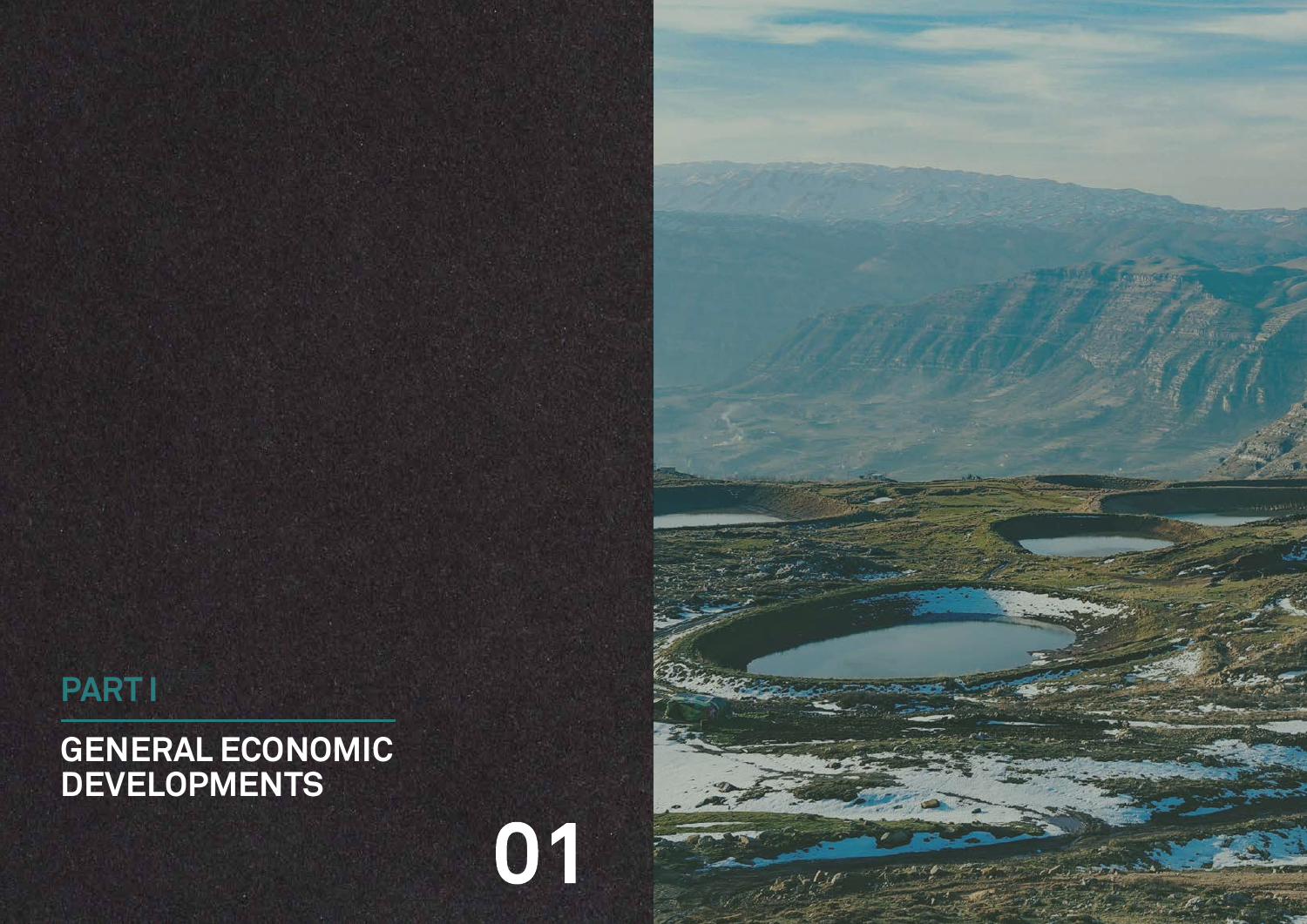## **I-** WORLD ECONOMY

#### **1-1**

Based on the latest information provided by the IMF- World Economic Outlook, April 2018, the world real GDP growth rate increased to 3.8% in 2017 compared to 3.2% in 2016, with the recovery of the international commercial and investment activity and in the wake of supporting conditions and fiscal policies. It is expected for the economic recovery that started gradually from the middle of 2016 to gain more momentum in 2018 and 2019 so that economic growth rate increases to 3.9% for the two years with the expectations of the continuation of the accommodating fiscal conditions, and the occurrence of a large financial expansion in the USA accompanying the positive impacts of tax reforms in it, especially on the inflow of capital, income and investment.

# **1-2**

The expectations for 2017 were tied to the increase in the growth rates of the US economy as well as the economy of the Eurozone to 2.3% for the given year (from 1.5% and 1.8% respectively in the previous year) backed by the accommodating fiscal and monetary policies and the improvement in the growth rate of each of the Chinese and Japanese economies to 6.9% and 1.7% respectively (compared to 6.7% and 0.9% respectively in 2016). Expectations also show an additional improvement in the growth of the US economy reaching 2.9% in 2018 and 2.7% in 2019 for the reasons mentioned above and related to the expansionary fiscal policy, given that monetary policy is predicted to be more tightened with the expectations that the Federal Reserve will increase the base interest rate to 2.1% in 2018 and 2.9% in 2019. The growth rate in the Eurozone will slightly increase to 2.4% before declining to 2.0% for the periods mentioned respectively. Concerning the Chinese economy, expectations point to a decline in growth to 6.6% in 2018 and 6.4%

in 2019 with the contraction of credit growth and fiscal incentives. Japan will also witness a decline in economic growth rate to 1.2% and 0.9% respectively.

## **1-3**

There could also be negative repercussions on growth in the later period of 2019 and maybe before that as a result of many factors most importantly the possibility of a fast and severe tightening in public finances with the closure of the output gap, and the speed of the exit from the period of nonconventional monetary policy, or a return to the conventional monetary policy and tightening it with the increase in the inflation in wages and prices, and the escalation in the severity and scope of commercial restrictions and the retaliatory measures and enhancing protectionist policies and the activation of the geopolitical tensions.

|                                                             | <b>Realized</b> |      | <b>Expected</b> |      |  |
|-------------------------------------------------------------|-----------------|------|-----------------|------|--|
|                                                             | 2016            | 2017 | 2018            | 2019 |  |
| <b>World economy</b>                                        | 3.2             | 3.8  | 3.9             | 3.9  |  |
| Developed countries, o/w:                                   | 1.7             | 2.3  | 2.5             | 2.2  |  |
| The US                                                      | 1.5             | 2.3  | 2.9             | 2.7  |  |
| The Euro area                                               | 1.8             | 2.3  | 2.4             | 2.0  |  |
| Japan                                                       | 0.9             | 1.7  | 1.2             | 0.9  |  |
| Canada                                                      | 1.4             | 3.0  | 2.1             | 2.0  |  |
| <b>United Kingdom</b>                                       | 1.9             | 1.8  | 1.6             | 1.5  |  |
| Emerging and developing countries, o/w:                     | 4.4             | 4.8  | 4.9             | 5.1  |  |
| <b>Africa</b>                                               | 1.4             | 2.8  | 3.4             | 3.7  |  |
| <b>East and Central Europe</b>                              | 3.2             | 5.8  | 4.3             | 3.7  |  |
| Commonwealth of independent states<br>CIS, including Russia | 0.4             | 2.1  | 2.2             | 2.1  |  |
| <b>Russia</b>                                               | $-0.2$          | 1.5  | 1.7             | 1.5  |  |
| <b>Brazil</b>                                               | $-3.5$          | 1.0  | 2.3             | 2.5  |  |
| Developing Asian countries, o/w:                            | 6.5             | 6.5  | 6.5             | 6.6  |  |
| China                                                       | 6.7             | 6.9  | 6.6             | 6.4  |  |
| India                                                       | 7.1             | 6.7  | 7.4             | 7.8  |  |
| Middle East and North Africa                                | 4.9             | 2.2  | 3.2             | 3.6  |  |
| <b>Central and South America and</b><br>the Caribbean       | $-0.6$          | 1.3  | 2.0             | 2.8  |  |

#### **WORLD ECONOMIC OUTPUT GROWTH RATE (REAL GDP) IN 2016 AND 2017, ESTIMATED & EXPECTED FOR 2018 AND 2019**

**Source:** WEO report / IMF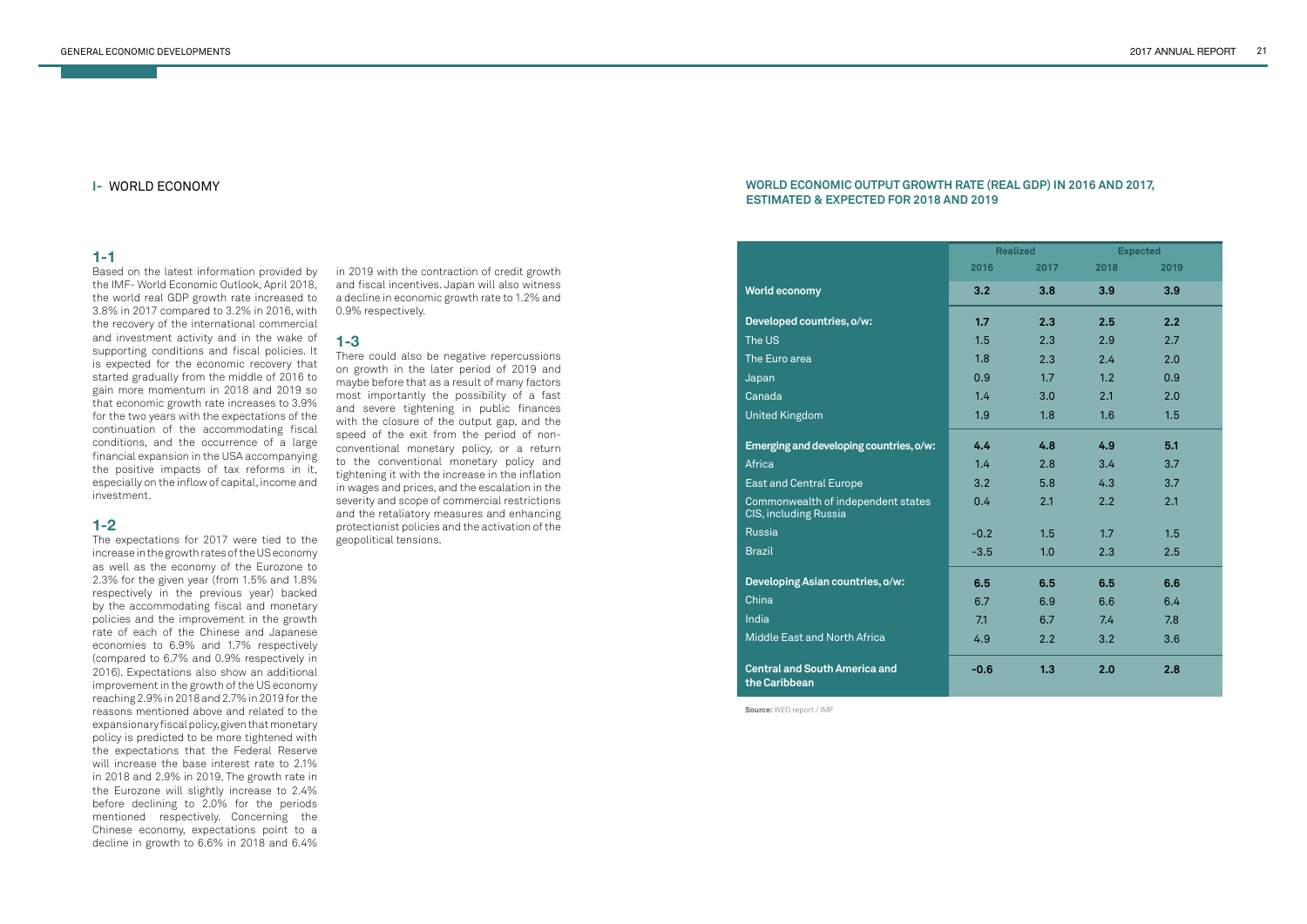#### **The Middle-East and North Africa (MENA) Region**

## **1-4**

The economic growth rate in the MENA region decreased to 2.2% in 2017 compared to 4.9% in the previous year due to the effect of the OPEC latest oil production cuts. However, it is expected that the speed of economic activity will fasten in 2018 (+3.2%) and 2019 (+3.6%) with the end of the above mentioned OPEC agreement to reduce oil output and the recovery of oil production, even if this activity remains low over the medium term in comparison with the average for the period 2000-2014 where the economic growth rate reached 4.8%. The inflation rate increased to 6.6% in 2017 compared to 4.9% in the previous year, and it is predicted to increase to 8.7% and 7.1% in 2018 and 2019 respectively with the expectation of the increase in oil prices after the end of the OPEC agreement period, the withdrawal of the United States from the nuclear agreement with Iran and the raise in global interest rates.

# **1-5**

The results and directions differed among oil-exporting and oil-importing countries. Concerning the first group, the slowdown in economic activity was deeper in the GCC countries which was offset by better results in countries non- GCC members. The economic growth rate declined to -0.2% in GCC countries in 2017 compared to 2.1% in 2016 affected to a great extent by the decline in oil production due to the OPEC agreement, which exceeded the impact of the continuation of the recovery of the non-oil growth in most concerned countries. GCC countries continued the attempts at fiscal consolidation. Efforts conducted in this framework include the start of the implementation of value-added tax in Saudi Arabia and the United Arab Emirates in January 2018 and the expectation of applying it in other countries of the GCC in the same

year. Concerning public spending, the public investment efficiency indicators show that the performance of oil-exporting countries is on average better than emerging markets performance with a large gap remaining with advanced economies. Expectations show that economic growth rate will increase again in GCC countries to 1.9% in 2018, and then to 2.6% in 2019 with the end of the OPEC agreement and reform measures implemented by these countries.

#### **1-6**

Concerning **oil-importing countries,** the growth rate remained heavily influenced by the burdens of the ongoing struggles and their ramifications on the region, the security fears, the weak public investment and the delay in implementing or continuing the structural reforms. Growth outlooks differed between one country and the other in this group which recorded a growth approaching 3.7% in 2017 that is improved in comparison to 3.3% in 2016 as a result of the increase in confidence in some countries and thus an increase in foreign investment in them. It is expected that the rate of growth will reach 4.3% in 2018 and 4.6% in 2019 with the beginning of the implementation of reforms especially in the labor market to reinforce productivity, create job opportunities in addition to improving the business environment.

|                                       | <b>Realized</b> |        | <b>Expected</b> |      |  |
|---------------------------------------|-----------------|--------|-----------------|------|--|
|                                       | 2016            | 2017   | 2018            | 2019 |  |
| <b>Middle East &amp; North Africa</b> | 4.9             | 2.2    | 3.2             | 3.6  |  |
| <b>GCC countries</b>                  | 2.1             | $-0.2$ | 1.9             | 2.6  |  |
| <b>Oil Importing countries</b>        | 3.3             | 3.7    | 4.3             | 4.6  |  |

#### **REAL GROWTH RATE IN 2016 AND 2017, & EXPECTED FOR 2018 AND 2019**

**Source:** WEO report / IMF

# **II-** THE LEBANESE ECONOMY

## **2-1**

In 2017, the Lebanese economy suffered and for the seventh year in a row from a weak growth for structural considerations that aggravated with the continuation of the fallbacks of the Syrian crisis and the regional and international struggle. The BDL had estimated the growth rate for the given year to be in the region of 2.5% whereas the estimations and expectations of the IMF pointed-out to a growth rate in the region of 1.2%. These figures remain less than the world growth average of 3.8% and the average growth rate registered by the MENA countries approaching 2.2% if we were to adopt the IMF predictions. In any event, this growth rate remains insufficient in providing new job opportunities at the desired pace and reinforcing economic well-being. Despite the fact that Lebanon has achieved many accomplishments especially at the end of 2017, with the passage of the law of public private partnership (PPP) and the launching of the operations of exploration and granting concessions of oil, and the passage of the first general budget for more than 12 years in October 2017, in addition to passing the electoral law, which are all good steps that build the foundations of organizing the work of the institutions and aiming to enlarge and activate the economy, a new political

crisis emerged in November reflected in a temporary resignation of the Prime Minister to bring with it negative repercussions on the economy and the monetary conditions that quickly dissipated with the return from the resignation.

# **2-2**

And as it is predicted for the economic performance to remain weak in 2018 even if it improves slightly from 2017, with the achievement of the parliamentary elections and the budget law of 2018 and the success of the CEDRE conference in Paris and other advantages, It is hoped for the next period to be promising with the new government beginning its spending on infrastructure and performing the structural reforms that are necessary for the investment program in the sectors of transportation, communication, water, electricity and others for the purpose of improving economic activity and removing it out of the slow state witnessed in the previous year. The IMF expected in its report on World Economic Outlook of April 2018 (before taking into account the possible positive implications of the CEDRE conference) for Lebanon to achieve real economic growth of 1.5% and 1.8% in 2018 and 2019 respectively.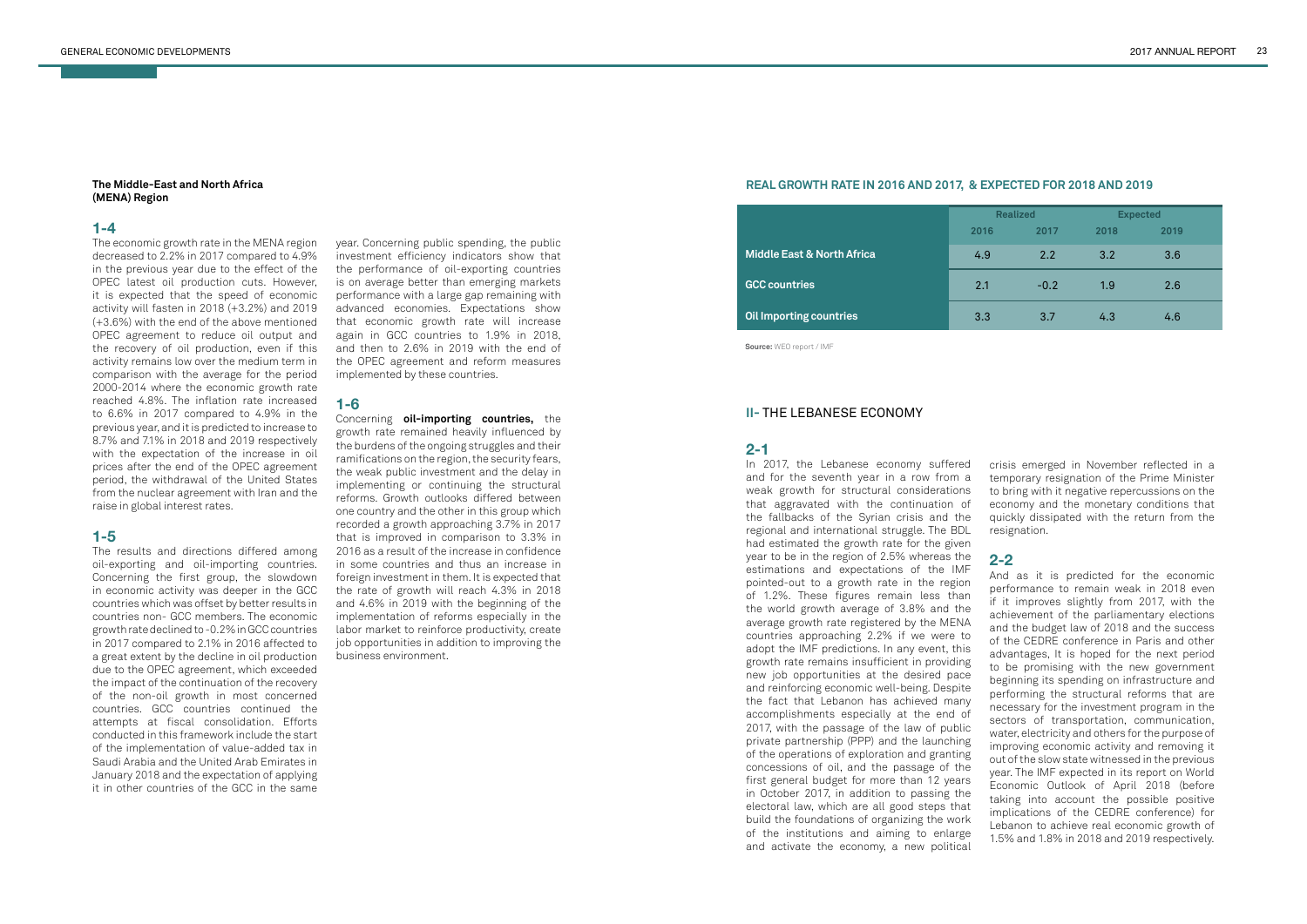|                                                | 2015    | 2016    | 2017   |
|------------------------------------------------|---------|---------|--------|
| Real Growth rate (%)                           | 0.2     | 1.7     | 1.2    |
| Change of the average consumer price Index (%) | $-3.75$ | $-0.82$ | 4.48   |
| <b>GDP Deflator (%)</b>                        | 2.6     | 1.4     | 2.5    |
| <b>GDP (LBP billion)</b>                       | 75,240  | 77,612  | 80,507 |
| <b>GDP (USD billion)</b>                       | 49.9    | 51.5    | 53.4   |

#### **GDP, CURRENT ACCOUNT, GROWTH & INFLATION RATES**

**Sources:** Central Administration of Statistics (CAS) – IMF for real growth rate and GDP deflator in year 2017.

#### **CEDRE conference: Partnership between Lebanon and the international community for stability and growth achievement**

it through enforcing tax revenues in order to reduce the budget deficits to GDP ratio by 5 percentage points in the next five years, achieving structural reforms including fighting corruption, improving collection and tax administration, rationalizing customs in addition to the necessary sectorial reforms to make sectors more competent and sustainable.

The CEDRE conference was held on 6 April 2018 in Paris through an initiative by the French President and with the participation of more than 48 countries and international organizations and a group representing the private sector and civil society. This step was considered a new start for Lebanon after establishing a revived partnership with the international community under the heading of protecting the stability of Lebanon, boosting its growth, and creating job opportunities in it. It also created an opportunity to modernize the economy, restore the rehabilitation of infrastructure and launch the abilities of the private sector and its partnership with the public sector. The vision of the Lebanese government presented to the conference for stability, growth, and job creation relied on four interrelated pillars: Increasing investment in infrastructure through the program of investment expenditure, achieving

Lebanon received from this conference that supports economic stability pledges and commitments approaching USD 11 billion between grants and soft loans with interest rates not exceeding 1.5%, and for a grace period reaching 10 years and maturities approaching 25 years. With it appeared domestic preparations to place for execution the reform plans and the developmental projects for the next twelve years. It is hoped for issues to develop as planned and at the promised pace or by spending around USD 1.5 billion a year in the first stage on infrastructure projects with priority.

## **2-3**

In 2017, the key economic indicators revealed that economic growth remained for the seventh year in a row, at a weak level corroborating the growth predictions mentioned above as most of these indicators registered either a slight increase or a decline whereas the improvement was quasi concentrated in the indicators related to the tourist activity and passengers via the airport. What follows are the most important features of the previous year:

- An improvement in the BDL coincident **•** indicator by 5.8% in 2017 compared to 3.8% in 2016.
- The real estate sector witnessed an **•** improvement on the demand side whose indicators took a positive trend as the real estate sales operations and transactions registered an increase of 14.5% and 15.3% respectively in 2017 compared to the previous year. As a result, the total real estate sales value increased by 17.5%. The value of real estate fees witnessed the same trend by registering an increase approaching 18.1% in comparison to 2016. In comparison, real-estate supply took the opposite direction as the construction area permits declined by 4.1% reflecting the current and future construction activity, in addition to the cement delivery that decreased in its turn by 1.9% compared to the previous year, knowing that it represents a secondary indicator to the existing construction activity.
- The touristic sector was featured positively **•**as the number of incoming passengers via the airport increased by 8.6% compared to the registered number in the previous year due to the increase in the number of tourists arriving to Lebanon by close to 10%, mostly from the European countries whereas the number of tourists from the Arab countries approached one third. The outgoing passenger activity increased by 8% compared to 2016. The tourist activity affected the hospitality sector as hotel occupancy rates in Beirut reached 63.7%

in 2017 compared to 59.5% in 2016 in comparison to an average of 62.2% in 14 Arab markets included in a study prepared by Ernest and Young.

- The maritime transportation indicators **•** registered a disparity in performance between the decline in the number of ships and the size of the delivered commodities, and the increase in the size of shipped products and the number of emptied containers. Whereas the value of cleared checks reflected a weak growth or even a stability in the consumption and investment expenditure in 2017 compared with 2016.
- A disparity in the performance of the **•** agricultural sector as the quantity and value of agricultural imports increased by 10.8% and 9.2% respectively in 2017 whereas the size and value of agricultural exports decreased by approximately 5.6% and 3% respectively as a result of the paralysis in land commerce through the Syrian-Jordanian border. For the industrial sector, it is always affected by the increase in the transportation cost of Lebanese commodities as well as the increase in shipping and insurance costs due to the war in Syria which pressures demand causing the weakening of the competitive edge of these commodities.
- We mention in this domain also to a **•** substantial decrease in the number and amounts of KAFALAT loans granted to small and medium enterprises especially those operating in the agricultural and touristic sectors respectively by 24% and 28%.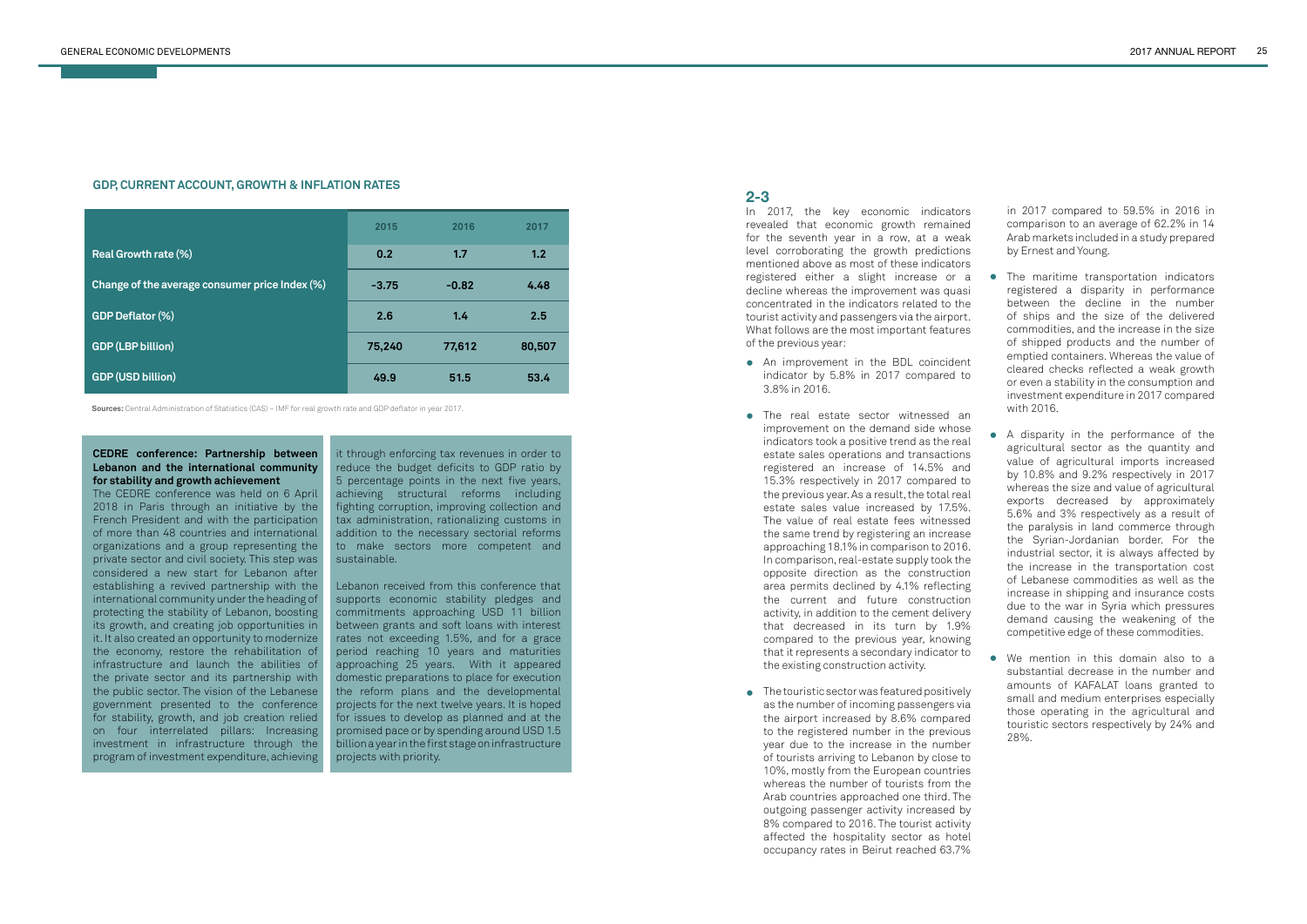The performance of **public finances** in 2017 was positive compared to the previous year as the public sector deficit declined from LBP 7,453 billion to LBP 5,662 billion, thus making its level as a percent of GDP decrease from 9.6% in 2016 to 7.0% in 2017 due to the exceptional increase in revenues (LBP +2,565 billion) resulting from the collection of the tax on bank profits caused by the financial engineering operations implemented with the BDL in 2016, on one hand, and the decline in the trend of expenditure growth also ( LBP -774 billion) with the decrease in the size of transfers to the municipalities on the other hand, allowing the achievement of a large primary surplus in 2017 amounting to LBP 2,152 billion in comparison to a much lower surplus reaching LBP 31 billion only in 2016. Whereas the performance of public finances regarding the size of government expenditure or the public consumption and investment was not helpful in incentivizing economic growth as primary expenditure outside debt service increased by around 3% only.

# **2-5**

Regarding **monetary policy,** the BDL continued in 2017 to support economic activity and incentivize growth through the existing incentive packages, which aimed in a principal manner to help productive sectors and the housing sector through reducing the cost of credit on the borrower affected by the structure of high interest rates restraining economic growth. This support is part of a new mechanism initiated in 2018. The BDL continued to reinforce its foreign currency reserves (excluding gold estimated at USD 12 billion at current prices) that exceeded USD 43 billion at the end of 2017, to protect monetary stability and withstand any sudden pressure such as the ones that emerged upon the resignation of the Prime Minister in November 2017.

# **2-6**

The **Banking sector,** beyond any doubt, had a primary contribution in the success of the initiatives and efforts of the monetary

authority, and in incentivizing economic activity through the subsidized and other loans provided to the resident private sector which increased by 6.1% or by approximately the same figure registered in the previous year. The financing of both the public and private sectors became greater than 175% of GDP.

# **2-7**

The contribution of the **external sector** to economic activity and growth was weak or even negative with the decline in the net value of exports of goods and services (exports minus imports), according to the primary available statistics, as the deficit in the current account increased from USD 16.1 billion in 2016 to around USD 16.7 billion in 2017, while the service balance remained positive though it has decreased from USD 1.9 billion to USD 1.8 billion over the two mentioned periods respectively. It is to mention that net capital inflows decreased in 2017 compared to the previous year as the change in net foreign assets in the financial system recorded a deficit amounting to USD 156 million in 2017 compared to a surplus of USD 1.2 billion in 2016 in light of the financial engineering operations of the BDL.

# **2-8**

After a repetitive delay of more than four years for several reasons, Lebanon embarked on its promising project to exploit its resources of oil and gaz. Thus, it has signed the first two agreements for exploration and production at the beginning of 2018 with a consortium encompassing large international corporations commanding high experience in the East Mediterranean and with relevant technical and financial capabilities such as the French "Total", the Italian "Eni", and the Russian "Novatech". Excavation operations are expected to start at the beginning of 2019. After the first round of licenses in the Lebanese territorial water, where the number of qualified companies exceeded 53, which ended on 12/10/2017, and it is the last date to present the bidding requests, two offers were presented on Blocks 4 and 9. Each of them was evaluated from the technical and commercial standpoints to conclude that they are convenient to start the oil activities of the Lebanese state.

With the passage of the two decrees, a question is asked concerning the fate of the sovereign fund which remains a principal axis in this file due to the expected size of the Lebanese oil wealth, and as it commands various financial, economic, social and administrative benefits.

The largest international credit rating agencies such as Moody's, Standard & Poor's and Fitch agree in their credit assessment of the sovereign rating of the Lebanese government that the largest areas of strength that Lebanon enjoys lie in a solid bank deposit base, a high level of reserves, the timely meeting of the Lebanese government of its financial obligations despite the difficulties it faces, and a relatively high average per capita income. Whereas the challenges they agree on are summed-up in a high level of public debt, high budget and current account deficits, and the continuation of the regional struggles. In parallel, the future vision reflects the possibilities of speeding-up the pace of implementing the reforms in Lebanon, reinforcing the work of constitutional

institutions, the preservation of high levels of foreign currency reserves, and the continuation of deposit flows to the financial sector by an amount sufficient enough to finance both the public and private sectors.

#### **2.9**

According to the IMF, the economic growth outlook for Lebanon in the medium and long terms is tied to many factors represented mostly in three domains. **First,** the adoption of an immediate plan for fiscal consolidation as it is a main pillar to preserve a fixed exchange rate backed by enough deposit inflows, which requires a careful mix of increasing revenue and reducing current expenditure by an average of 1% a year to reach 5% of GDP to fix the debt to GDP ratio. This applies on the

necessity to limit tax evasion and increase investment expenditure. **Second,** absorbing the risks that threaten financial stability in addition to enforcing the frameworks of combatting money-laundering and the financing of terrorism. Structural reforms constitute the **third** and most important domain due to their importance with the decline in the competitive and productive ability. These reforms conclude with the necessity to encourage investment in sectors that contribute to enhancing innovation and creating job opportunities. The IMF adds that improving the quality of reports and statistics remains a strong need as it results in attracting a larger number of investments and enforcing the making of policies.

#### **The File of Oil and Gas**

It is not possible for the extraction of oil and gas in Lebanon to be proper in the absence of this fund to prevent the possibilities of waste, corruption, mismanagements of revenues and the deprivation of the future generation from this wealth.

It is expected for the exploration and excavation to pave the way for general economic benefits starting with a local, cleaner and less costly source of energy than the other fossil sources aiming at the creation of a new sector in the Lebanese economy and thus creating job opportunities within the oil sector, given that the Lebanese law requires that 80% of the companies' employees be Lebanese with this process happening gradually. It is expected for this sector to be the source of general revenues composed of a package of royalties specified at 5% for gas, between 5% and 12% for oil, and from the government share of the profit that ranges between 65% and 71% in Block 4 and between 55% and 63% in Block 9, and finally from the profit tax standing at 20%. The extraction of oil and gas will lower the production costs for industrialists and for several economic activities and reduce the oil bill, or cause a decline in the merchandise trade deficit and thus improve the balance of payments.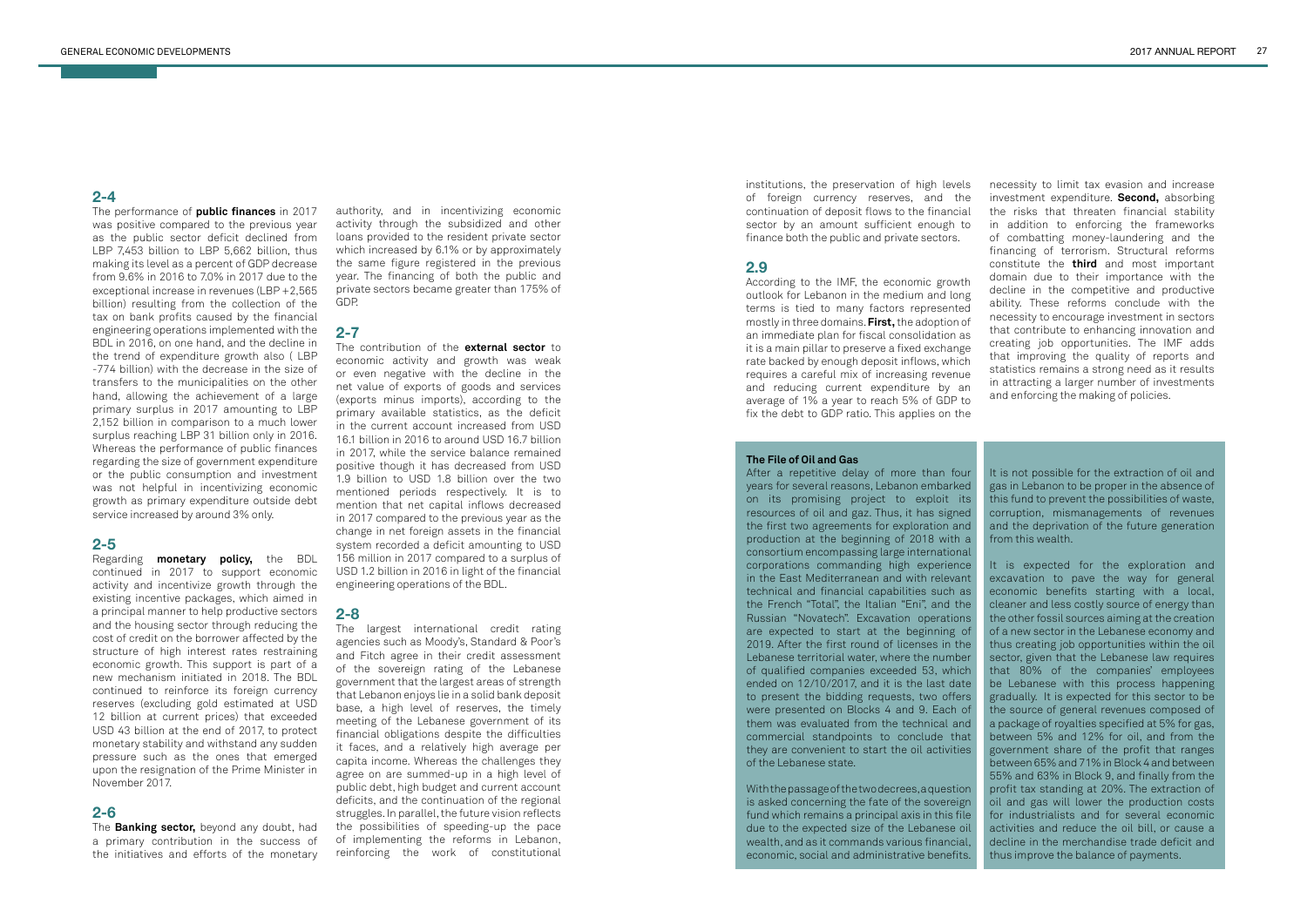#### **III-** PUBLIC FINANCES AND PUBLIC DEBT

# **3-1**

After more than ten years without budget laws and spending based on the twelfth rule, and extra-budgetary approbations, the Lebanese parliament passed the budget law of 2017 number 66 (supplement of issue number 52 in the official gazette on November 17, 2017) limiting the expenditures to LBP 23,906 billion compared to LBP 16,416 billion for revenues, which means that the expected deficit is about LBP 7,490 billion, or around 9.4% of the expected GDP.

### **3.2**

The actual figures for public finances in 2017 came better than the expectations of the budget law with the achievement of higher revenues and lower expenditure. The year 2017 was also better than 2016 concerning

# **3-3**

As for total revenues, they have increased to LBP 17,524 billion in 2017 from LBP 14,959 billion in 2016 or by LBP 2,565 billion and 17.1%, and increased exceptionally to 21.8% to GDP compared to 19.3% respectively. Tax revenues increased by 16.8% and non-tax revenues by 14.0% and Treasury receipts by 31.7%. The share of each out of total revenues represented 70.7%, 22.1% and 7.3% respectively. The increase in tax revenue is primarily due to the increase in income tax on profits (the increase in the share of banks resulting from the financial engineering of 2016), given that other components increased though in differing degrees as shown in the table below. The share of income tax on profits increased to 12% of total revenues realized in 2017 and to 17% of tax revenue, whereas revenues from the value-added tax, which remain the primary revenue source to the Treasury, constituted 19.8% of total revenues and 28.1% of tax revenues.

# **3-4**

It is to mention that the parliament passed law no. 64 (issue 50 of official gazette dated 26/10/2017) which stipulates the modification and introduction of some taxes and fees to cover the salary scale passed by Law no. 46 (issue of official gazette no. 37 on 21 August 2017) with its results showing consecutively an increase in Treasury revenue irrespective of its possible impacts on consumption and private investment. An important part of these taxes affects the banking sector through (a) the interest tax on bank deposits that have been raised from 5% to 7%, with enlarging the scale of bank placements, including interbank, affected by this tax and cancelling the discounts that were available, and (b), the tax on corporate profits that have been raised to 17% instead of 15% in addition to (c) eliminating the incentives to the companies listed on the stock exchange and raising the tax on dividends' distribution from 5% to 10%. We also mention that the value-added tax rate has been raised to 11% from 10%.

public finances as the budget deficit declined to 7.0% of GDP from 9.6% for the two years respectively. This is due to the fact that the pace of the expenditure increase, which was affected by the decline of transfers to the municipalities, came less than the increase in the pace of revenues that was enlarged, due principally to the exceptional income tax on profit paid by banks to the Treasury for the financial engineering operations in 2016. The general budget deficit stood at LBP 5,662 billion in 2017 compared to LBP 7,453 billion in 2016 and the realized primary surplus increased substantially to LBP 2,152 billion (2.7% of GDP) compared to a slight surplus of LBP 31 billion only (0.04% of GDP ) in the two respective years.

|                                        | 2015     | 2016   | 2017   | <b>Change</b><br>2016/2015<br>% | <b>Change</b><br>2017/2016<br>% |
|----------------------------------------|----------|--------|--------|---------------------------------|---------------------------------|
| Total Revenues (Budget +Treasury)      | 14,435   | 14,959 | 17,524 | 3.6                             | 17.1                            |
| Total Expenditures (Budget + Treasury) | 20,393   | 22,412 | 23,186 | 9.9                             | 3.5                             |
| <b>Overall Deficit</b>                 | 5,958    | 7,453  | 5,662  | 25.1                            | $-24.0$                         |
| <b>Primary Surplus</b>                 | $+1,092$ | $+31$  | 2,152  |                                 |                                 |
| Overall Deficit / GDP %                | 7.9      | 9.6    | 7.0    |                                 |                                 |
| Primary Balance / GDP %                | 1.5      | 0.04   | 2.7    |                                 |                                 |

#### **PUBLIC FINANCES 2015 – 2017 (LBP BILLION)**

**Source:** Ministry of Finance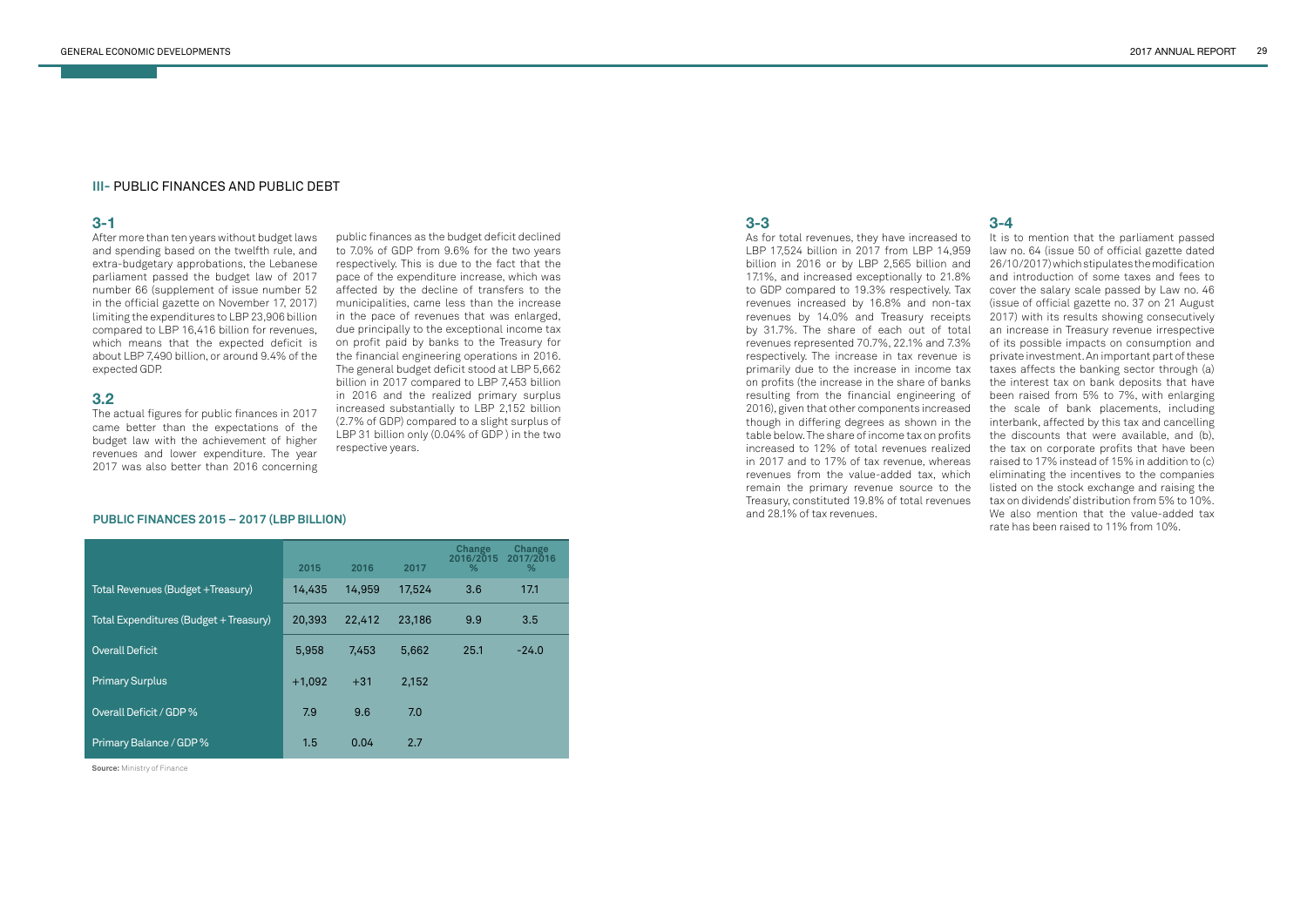|                                                                     | 2015   | Share (%) | 2016   | Share (%) | 2017   | Share (%) |
|---------------------------------------------------------------------|--------|-----------|--------|-----------|--------|-----------|
| Taxes on income, profits and Capital gains                          | 2,887  | 20.0      | 3,015  | 20.1      | 4,201  | 24.0      |
| o/w: income tax on profits                                          | 1,103  | 7.6       | 1,143  | 7.6       | 2,101  | 12.0      |
| tax on interest income                                              | 767    | 5.3       | 819    | 5.5       | 904    | 5.2       |
| <b>Taxes on Property</b>                                            | 1,179  | 8.2       | 1,224  | 8.2       | 1,413  | 8.1       |
| <b>Domestic Taxes on Goods and Services</b>                         | 3,717  | 25.7      | 3,773  | 25.2      | 4,079  | 23.3      |
| o/w:VAT                                                             | 3,159  | 21.9      | 3,234  | 21.6      | 3,476  | 19.8      |
| <b>Taxes on International Trade</b>                                 | 2,064  | 14.3      | 2,117  | 14.2      | 2,163  | 12.3      |
| o/w: Customs                                                        | 713    | 4.9       | 706    | 4.7       | 742    | 4.2       |
| Gasoline                                                            | 629    | 4.4       | 680    | 4.5       | 691    | 3.9       |
| <b>Other Tax Revenues</b>                                           | 483    | 3.3       | 468    | 3.1       | 525    | 3.0       |
| <b>Tax Revenues</b>                                                 | 10,330 | 71.6      | 10,597 | 70.8      | 12,381 | 70.7      |
| Income from public institutions and<br><b>Government properties</b> | 2,313  | 16.5      | 2,377  | 15.9      | 2,649  | 15.1      |
| o/w:Transfer from the telecom surplus                               | 1,860  | 12.9      | 1,907  | 12.7      | 1,936  | 11.0      |
| Other non-tax revenues                                              | 992    | 6.9       | 1,015  | 6.8       | 1,217  | 6.9       |
| Non-tax revenues                                                    | 3,305  | 22.9      | 3,392  | 22.7      | 3,866  | 22.1      |
| <b>Treasury receipts</b>                                            | 800    | 5.5       | 970    | 6.5       | 1,277  | 7.3       |
| <b>Total Revenues</b>                                               | 14,435 | 100.0     | 14,959 | 100.0     | 17,524 | 100.0     |

#### **TOTAL REVENUES (LBP BILLION)**

#### **TOTAL REVENUES (LBP BILLION)**

|                                                     | 2015   | Share (%) | 2016   | Share (%) | 2017   | Share (%) |
|-----------------------------------------------------|--------|-----------|--------|-----------|--------|-----------|
| <b>Debt Service</b>                                 | 7.050  | 34.6      | 7,484  | 33.4      | 7,814  | 33.7      |
| <b>Primary Expenditures</b>                         | 13,343 | 65.4      | 14,928 | 66.6      | 15,372 | 66.3      |
| o/w salaries, wages and other<br>benefits (art. 13) | 7,080  | 34.7      | 7,335  | 32.7      | 8,218  | 35.4      |
| transfers to EDL institution                        | 1,711  | 8.4       | 1,397  | 6.2       | 2,002  | 8.6       |
| Capital expenditures                                | 888    | 4.4       | 1,079  | 4.8       | 1,193  | 5.1       |
| Transfers to municipalities                         | 936    | 4.6       | 1,555  | 6.9       | 622    | 2.7       |
| <b>Total Expenditures</b>                           | 20,393 | 100.0     | 23,412 | 100.0     | 23,186 | 100.0     |

**Source:** Ministry of Finance

**Source:** Ministry of Finance

# **3-5**

Total expenditure increased by 3.5% in 2017 to LBP 23,186 billion compared to a 9.9% increase in 2016. It represented 28.8% of GDP in 2017 as nearly was the case in 2016 (28.9%).

Primary expenditures, excluding debt service, increased to LBP 15,372 billion in 2017 from LBP 14,928 billion in 2016, or by 3%. This resulted from an increase in the allowances and salaries of public sector employees by 12% between 2016 and 2017, which increased their share of total expenditure to 35.4% in 2017 and to 10.2% of GDP. This development came as a result of starting to implement the law on salary scale. The transfers to the Electricity of Lebanon Company (EDL), increased by an amount of LBP 605 billion in 2017 after they dropped in the last two years. Thus, the cost of subsidizing electricity increased to 2.5% of GDP in the given year. Capital expenditures increased by 10.6% in 2017 given that their size is still low standing at LBP 1,193 billion in the mentioned year representing 5.1% of total expenditure and

1.5% only of GDP. It is expected that capital expenditures will increase in the coming years based on the application of the vision of the Lebanese government as presented in the CEDRE conference in terms of the ability to spend USD 1.6 billion yearly as an upper limit on the infrastructure projects in case of resorting to some required reforms, so that some of these projects will be conducted through the partnership between the public and private sectors.

# **3-6**

An increase in debt service was recorded, resulting mostly from interest payments on domestic debt, and reaching LBP 7,814 billion in 2017 compared to LBP 7,484 billion in 2016, that is a 4.4% increase. The debt service represented 33.7% of total expenditure and 44.6% of total revenue in 2017 compared to 33.4% and 50.0% for these shares respectively in 2016. Debt service remained, as percent of average gross debt quasi stable at 6.7% in 2017 as it was approximately in 2016 (6.8%).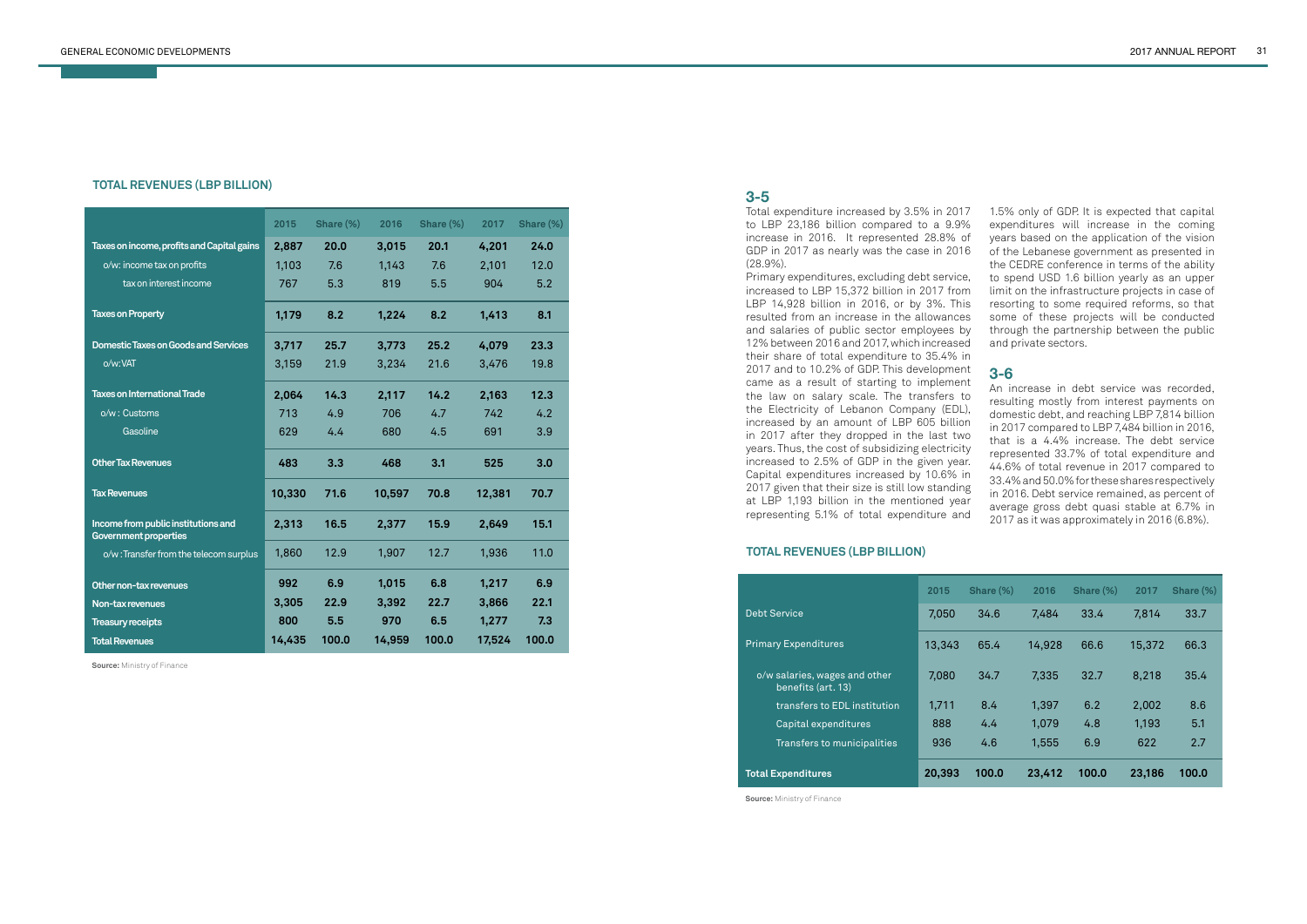Concerning the budget law of 2018, which was passed by the Parliament on 29/3/2018 (number 79 in the official gazette supplement no 18 dated 19 April 2018), expenditures were estimated in the amount of LBP 23,891 billion with the addition of an advance treasury of LBP 2,100 billion to the Electricity of Lebanon Company (EDL), so that the amount of total expenditure becomes LBP 25,991 billion, out of which are LBP 10,108 for salaries and allowances and LBP 8,362 billion for debt service and LBP 2,171 billion for capital expenditures in comparison to revenues of LBP 18,687 billion, out of which LBP 14,276 are tax revenues. So the budget deficit is estimated at LBP 7,304 billion or 28.1% of total expenditures. Knowing that the auditing of public accounts for the previous years is still going on to find a constitutional and legal solution.

Overall, the passing of the two budget laws of 2017 and 2018 implied possible positive repercussions on monetary and fiscal policies and on the reputation of the country towards the international organizations and the foreign investors. This is considered a step at the level of the return of fiscal discipline to the work of the government. The public budget is an essential tool for economic and social development and has other functions than to confine the needs and revenues of the government, and it is used as a means to restrain the fiscal policy of the nation and to achieve the goals of the government and implement its economic policy.

# **3.8**

It is to mention that on 16 August 2017, the Lebanese Parliament passed the law on partnership between the public and private sectors (no. 48). This partnership constitutes a tool for recovery and economic development and helps to rehabilitate and develop infrastructure which is considered necessary to activate the economy and create job opportunities. However, it requires confidence, stability, strong institutions, a clear legal framework, and the appointment of regulatory bodies and boards of directors for all institutions according to laws. Financing the partnership projects directly may possibly limit corruption risks or irrational expenditure. These projects are of major importance to the granting parties given that the partnership law between the public and private sectors contributes to the improvement of the efficiency of projects, transparency, and accountability by encouraging the private sector to enroll in the proposed projects. We mention that the CEDRE conference expects investment opportunities from this partnership (estimated at USD 5 billion) hoping that the involved companies provide fresh money to the country.

#### **PUBLIC DEBT**

#### **3-9**

At the end of 2017, gross public debt reached LBP 119,905 billion (the equivalent of USD 79.5 billion) compared to LBP 112,910 billion (USD 74.9 billion) at the end of 2016, thus increasing by 6.2% which is close to the increase of 6.5% in the previous year. The increase in gross public debt in 2017 was due to the increase in the public debt in LBP by LBP 3,549 billion which reached LBP 74,077 billion at the end of the given year, representing 61.8% of total debt, and the increase in public debt in foreign currency by an amount equivalent to LBP 3,446 billion reaching the equivalent of LBP 45,828 billion or 38.2% of total public debt at the end of the same year. Thus, the total increase in gross public debt reached LBP 6,966 billion in 2017 surpassing the budget deficit of LBP 5,662 billion in the same year.

#### **3-10**

The debt to GDP ratio increased to 148.9% at the end of 2017 from 145.5% at the end of 2016. This involves exorbitant costs especially that interest payments on debt exhaust around 63% of tax revenues and the equivalent of 9.7% of GDP. Weak economic growth in addition to an increase in public debt at a quick pace called for the necessity of correction to ensure stability in debt dynamics. Thus the reason for holding the CEDRE conference which is expected to provide the Lebanese government with around USD 11 billion to be used to finance investment projects on condition of starting the necessary reforms. Capital expenditure and conducting reforms represent two primary factors to fix the debt to GDP ratio as a first step and gradually reducing it in a following period.

# **3-11**

However, when market debt is computed, i.e. debt excluding the holdings of the BDL, public institutions, bilateral and multilateral debt, and debt of Paris 2 and Paris 3, the debt to GDP ratio drops to around 89.4% at the end of 2017. Knowing that the factor that reduces the risk of public debt is its distribution and concentration with resident subscribers as they are certainly accustomed more than others with the country's political, economic and social conditions.

# **3-12**

Net public debt computed after deducting the public sector deposits in the banking system, reached LBP 104,500 billion (USD 69.3 billion) at the end of December 2017, increasing by 5.9% compared to an increase of 6.3% in 2016. Public sector deposits at the BDL increased from LBP 8,892 billion at the end of 2017 compared to LBP 8,312 billion at the end of 2016 or by an amount of LBP 580 billion after having increased by LBP 159 billion in the previous year. The state deposits in LBP at the BDL in the account no. 36, of which collected taxes and fees increased by LBP 2,366 billion in 2017 to reach LBP 9,600 billion at its end. Other accounts in LBP, representing interest on subscriptions in Treasury bills also increased by LBP 200 billion. The balance of the state account at the BDL which remains positive, allows the financing of future deficits in case capital inflows from abroad slowed down or were reduced. The Treasury accumulates, through its borrowing to cover public deficit, amounts in its accounts at the banking system that exceed its current financial needs to secure its longer-term financial ones in case the conditions worsened and got more complicated.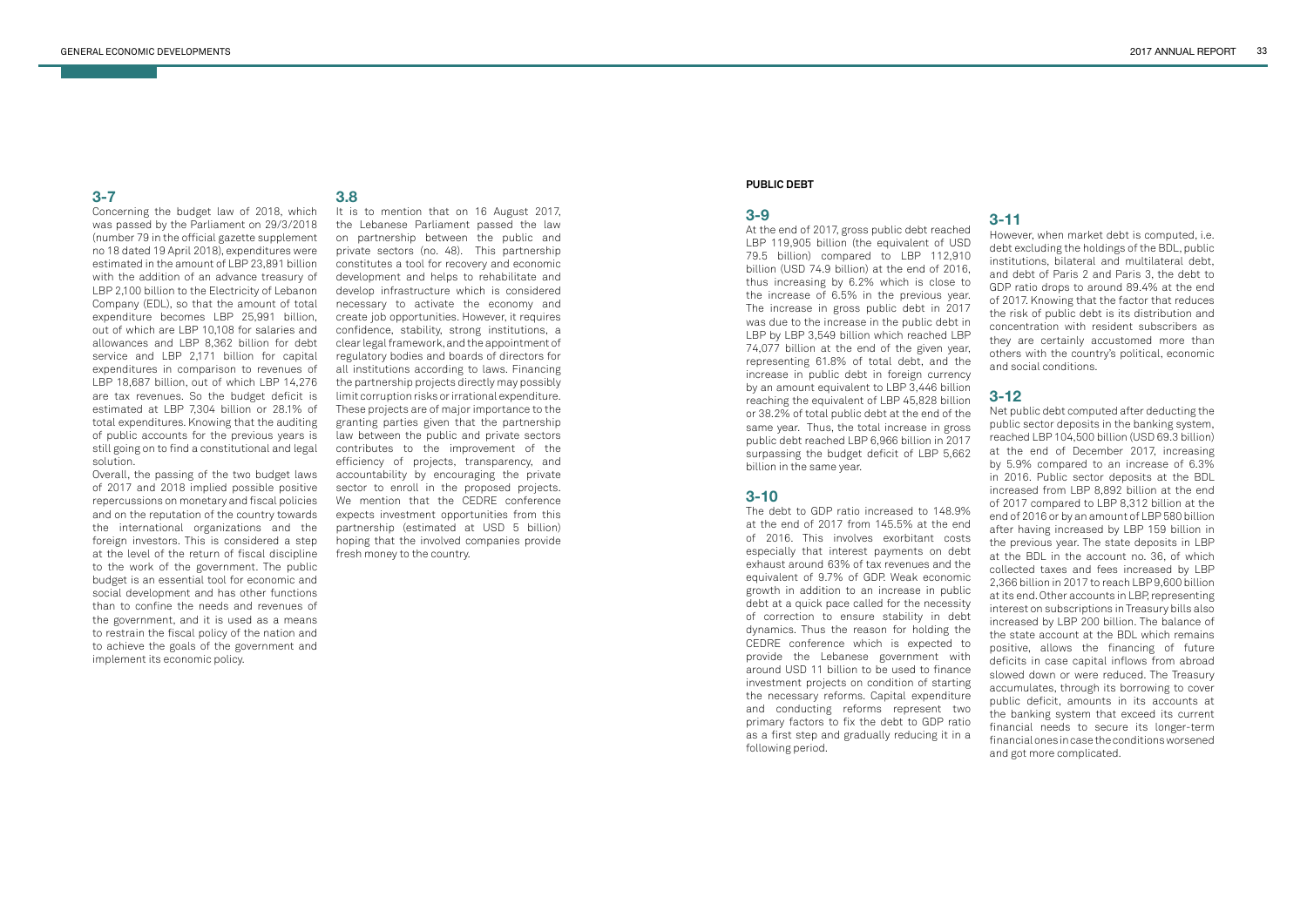#### **PUBLIC DEBT 2015-2017 (END OF PERIOD – LBP BILLION)**

|                                                        | 2015    | 2016    | 2017    | <b>Change</b><br>2016/2015<br>% | <b>Change</b><br>2017/2016<br>% |
|--------------------------------------------------------|---------|---------|---------|---------------------------------|---------------------------------|
| <b>Gross Public Debt</b>                               | 106,031 | 112,910 | 119,905 | $+6.5$                          | $+6.2$                          |
| Distribution of total public debt:                     |         |         |         |                                 |                                 |
| Debt in LBP                                            | 65,195  | 70,528  | 74.077  | $+8.2$                          | $+5.0$                          |
| Debt in Foreign Currencies                             | 40,836  | 42,382  | 45,828  | $+3.8$                          | $+8.1$                          |
| Public Sector Deposits at the<br><b>Banking System</b> | 13,227  | 14,268  | 15,376  | $+7.9$                          | $+7.8$                          |
| <b>Net Public Debt</b>                                 | 92,804  | 98,642  | 104.529 | $+6.3$                          | $+6.0$                          |

#### **YIELDS ON LBP TREASURY BILLS IN 2017**

**Source:** BDL

**2** The incentive mechanism that the BDL provides to banks changed so that it requires that the BDL supports interest rates while banks

## **3-13**

As for local currency public debt, the share of banks decreased to 37.5% at the end of 2017 from 41.9% at the end of 2016 and the share of the non-banking sector to 14.5% from 15.3% respectively, against an increase in the share of the BDL to 48.0% from 42.7% on the two mentioned dates respectively. The portfolio of commercial banks in LBP treasury bills witnessed variations in 2017 as banks preferred not to renew maturing bills but to increase their deposits at the BDL in the framework of managing liquidity and profitability. The BDL used to compensate for deficits when needed by intervening buying the offered surplus of bills to ensure market balance.

#### **3-14**

As for financing foreign currency public debt, 92.4% of it comes from Eurobonds at the end of 2017 as was nearly the case at the end of 2016 (92.6%). Concerning the portfolio of commercial banks in Eurobonds, it declined by the equivalent of USD 1,205 million in 2017 after a decline of USD 2,261 million in 2016 due to the banks' unwillingness to renew maturing bonds, on one hand, and as some banks resorted to selling Eurobonds to

# **3-16**

Due to that, the weighted average interest rate on the total portfolio of Treasury bills in LBP witnessed some variations declining to 6.65% at the end of 2017 compared to 6.92% at the end of the previous year, whereas the weighted average life of the portfolio increased to 1,420 days (3.9 years) from 1,269 days (3.5

years). In the Eurobonds market, the weighted average interest rate on this portfolio slightly increased to 6.49% from 6.46%. The weighted average life on this portfolio increased to 7.07 years from 6.19 years in the two consecutive dates.

foreign investors as part of managing foreign currency liquidity, on the other. This portfolio witnessed variations in 2017 reaching an amount of USD 14,178 million at the end of the given year compared to USD 15,383 million in the previous year. Thus, the share of commercial banks in Eurobonds portfolio declined to 50.5% from 59.1% out of the total Eurobonds portfolio at the end of the two periods respectively.

# **3-15**

The interest rates on Treasury bills in LBP stood stable during 2017 compared to the previous year except for the exceptional issuances in the amount of LBP 3,000 billion at an interest rate of 1% that the BDL subscribed to.

| $3-M$ | $6-M$     | $12-M$ | $24-M$   | $36-M$ | $60-M$ | 84-M  | $120 - M$ |  |
|-------|-----------|--------|----------|--------|--------|-------|-----------|--|
| 4.44% | $-4.99\%$ | 5.35%  | $5.84\%$ | 6.50%  | 6.74%  | 7.08% | 7.46%     |  |

# **IV-** MONETARY POLICY DEVELOPMENTS

# **4-1**

The monetary policy adopted in Lebanon remains specifically directed to support tying the exchange rate of the LBP to the USD, which helped and still is on securing confidence as well as financial, economic and social stability despite its association with the lack of economic growth. Thus, the main priority of the BDL is to preserve an appropriate level of foreign currency reserves through the usage of all available tools. In addition to the efforts spent by the BDL to preserve the reliability of the peg, it worked in a parallel and growing manner at providing support for the government and the economy. It used to subscribe when needed in Treasury bills in LBP and foreign currencies in the primary market, and used to provide liquidity sometimes to the government at a lower cost than the market one1 in addition to providing its payments in foreign currencies. On the other hand, the BDL provided in the last years specifically since

2013, or in the period in which the economy registered weak economic growth rates, a stimulating package to the private sector approaching USD 5.5 billion until the end of 2017 represented in pumping liquidity at low interest rates (1%) to banks to be relent to households and companies with banks carrying the credit risk, in addition to the available mechanisms that provide incentives to banks by allowing them to use required reserves<sup>2</sup>. Thus, the BDL has been practicing a non-conventional monetary policy aiming clearly at supporting economic growth and creating employment opportunities. Added to the non-conventional monetary policy are the multi-objectives financial operations with different sizes that the BDL has implemented with banks in 2016 and 2017, which had a large role in preserving monetary stability.

provide loans from their resources effective the beginning of 2018, whereas the mechanism supporting loans subject to reduction from the required reserves and ones receiving a reduction from the obligations subject to required reserves stopped in the fourth quarter of 2017.

**<sup>1</sup>** The latest of which was the subscription in Treasury bills in an amount of LBP 3,000 billion at only %1 during the months of November and December 2017.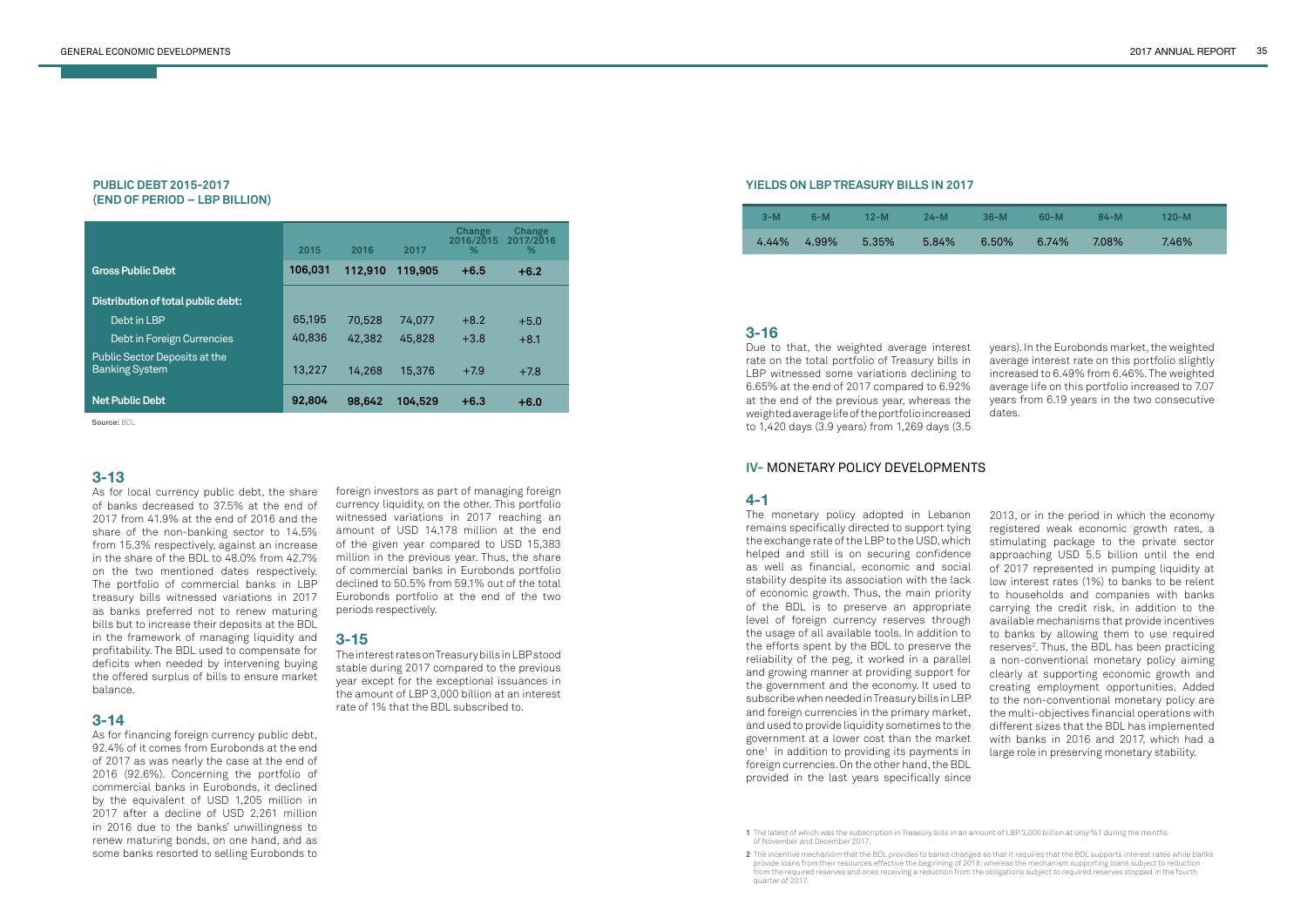Contrary to the previous years, the monetary situation in 2017 did not keep its usual stability affected in November by the resignation of the Prime Minister from abroad. The BDL however was able through its existing capacities and experience in crisis management to preserve monetary stability, especially the fixing of the exchange rate of the LBP to the USD, and showed one more time its large capability to resist and withstand difficulties. The sudden resignation of the Prime Minister shocked the country and had temporary and continuing repercussions on the monetary and financial conditions. The crisis impacted quickly the currency market as the LBP witnessed pressures not experienced for the last 10 years<sup>3</sup>, or since the assassination of President Rafic Hariri in 2005 and the July war of 2006, due to deposit conversion from the national currency to the USD by an estimated amount of USD 2.8 billion. In parallel, it was natural for the interbank rate –which recorded normal levels for the first ten months remaining in the region of 3 to 4% - to take an increasing trend from the beginning of the crisis reaching in some operations 125%, which are levels not witnessed for a long time, due to the need of banks for liquidity in LBP placed with the BDL for long maturities, and due to the fact that the BDL, in the context of liquidity management, took measures securing more discipline in the markets. Some deposits outflow was also recorded but by insignificant sizes not exceeding 2% of total deposits, that was largely limited by bank administrations based on their tight cooperation with the BDL and their strong relationship with large depositors. This crisis caused an increase in bank interest rates especially on deposits as interest rates on LBP deposits increased by 200 to 300 basis points $4$  to encourage depositors to keep their deposits in LBP upon maturity or even to increase the maturity. Interest rates on USD deposits also increased but by a lower percentage to limit the transfer

of funds outside Lebanon, whereas the crisis did not reflect on the average interest rates on Treasury bills as its impact remained restricted to bank accounts.

What is worth mentioning is that with the abatement of the political crisis mid-December 2017, the currency market witnessed a return to its normal activity with also a halt in the activity of capital outflows. Thus, the sudden developments of November 2017 would have created an additional real experiment and not a theoretical one to absorb and overcome the crisis in which the banking system succeeded and showed its ability to resist.

### **4-3**

#### **The Measures of the BDL in 2017: Preventive/precautionary financial operations and continuous arrangements to contain the November crisis**

In general, most measures taken by the BDL center around strengthening its assets in foreign currencies and affecting liquidity, and this for the necessities of monetary stability.

#### **Preventive Financial Measures**

The BDL took many measures to contain the sudden political crisis which emerged at the beginning of November, in cooperation with banks. In addition to its intervention in the currency market selling USD in the amounts needed to preserve the stability of the LBP exchange rate, the BDL incentivized banks to limit the conversion of LBP to USD and extend the maturities of deposits in LBP, by bearing the additional interest rate cost that may be borne by the bank that range between 2 and 3%8 in case the depositor kept the deposit in LBP upon maturity and for a period of no less than 3 months, and this through increasing interest rates on bank placements at the BDL in LBP. Actually, this measure allowed the extension of the maturity of deposits from 40 days to 125 days on average<sup>9</sup> which

The BDL continued in 2107 its preventive financial measures with banks, which permitted pursuing the attraction of funds to Lebanon through incentivizing banks to place more foreign currencies at the BDL, knowing that they differed in their mechanisms and sizes from the financial engineering implemented in 2016. These operations aimed primarily at reinforcing the assets of the BDL in foreign currencies and was accompanied by a careful management of liquidity in LBP<sup>5</sup> and the prevention of its usage in speculative operations. This comes in the framework of the slow-down registered in net capital inflows to Lebanon compared to the previous years and the continuing large financial needs of the economy in foreign currencies, in view of the large deficit in the current account and the high levels of budget deficits and public debt, in addition to the increase in the international average interest rates on the USD and other pressing factors.

These operations allowed banks first, and since June 2017, to undertake placements with medium maturity in LBP at the BDL at average interest rates exceeding by 1% the trend of return on condition that they have deposited in it similar amounts in USD with medium to long-term maturities at average interest rates exceeding the market ones or the trend of return by 0.5%. The conversion of some of the bank liquidity in LBP to medium term placements allowed the reduction of any future expected pressure. Second, they allowed banks, and since September 2017, to benefit from loans and facilities in LBP at an average interest rate of 2% so that they are used to buy Treasury bills in LBP (or Lebanese financial instruments) in the primary or secondary market, in return for long-term deposits for banks at the BDL in foreign currencies, which secures banks a good total return from this operation, and the state the financing it needs.

It is to mention that banks were able to secure foreign currencies in the framework of the implemented financial operations since June 2017, primarily from withdrawing part of their liquidity at correspondent banks and placing it at the BDL, and attracting new funds in foreign currencies from customers, and to a lesser extent from selling part of their portfolio in Eurobonds or attract additional deposits from the non-resident financial institutions with the Bills as collateral.

Also in the framework of precautionary measures, we remind that the Ministry of Finance has issued in 2017, and in coordination with the BDL, Eurobonds in the amount of USD 3 billion $6 -$  which was the largest issuance in its history - for the purpose of financing a large part of government dues in foreign currencies during the remaining period of the mentioned year. The BDL allowed banks to discount Certificates of Deposits that it had previously issued for the purpose of subscribing in Bills issued in March 2017, which prevents affecting or pressuring banks' liquidity in foreign currencies in addition to reducing the cost of the Certificate of Deposits for the BDL. With the permission of the BDL to banks to discount the Certificates of Deposits to subscribe to the Eurobonds issuance of March 2017, it could be said that it had secured in advance the foreign currencies that might be needed by the government<sup>7</sup> in the future.

#### **...And Others Absorptive**

**4** In case their maturities were extended to three or more months.

**6** After the Parliament passed in November 2016 Law number 72 which allowed the government to issue Treasury bills in foreign

**<sup>3</sup>** Knowing that it came less severe than 2005 and 2006.

**<sup>5</sup>** Some of which resulted from the financial operations.

currencies in an amount not to exceed USD 3 billion, and this law reduces the reliance on the BDL to secure foreign currencies.

**<sup>7</sup>** Subscription of USD 700 million was made in these bills through the Certificates of Deposits in USD.

**<sup>8</sup>** Depending on their terms of maturities.

**<sup>9</sup>** In April 2018.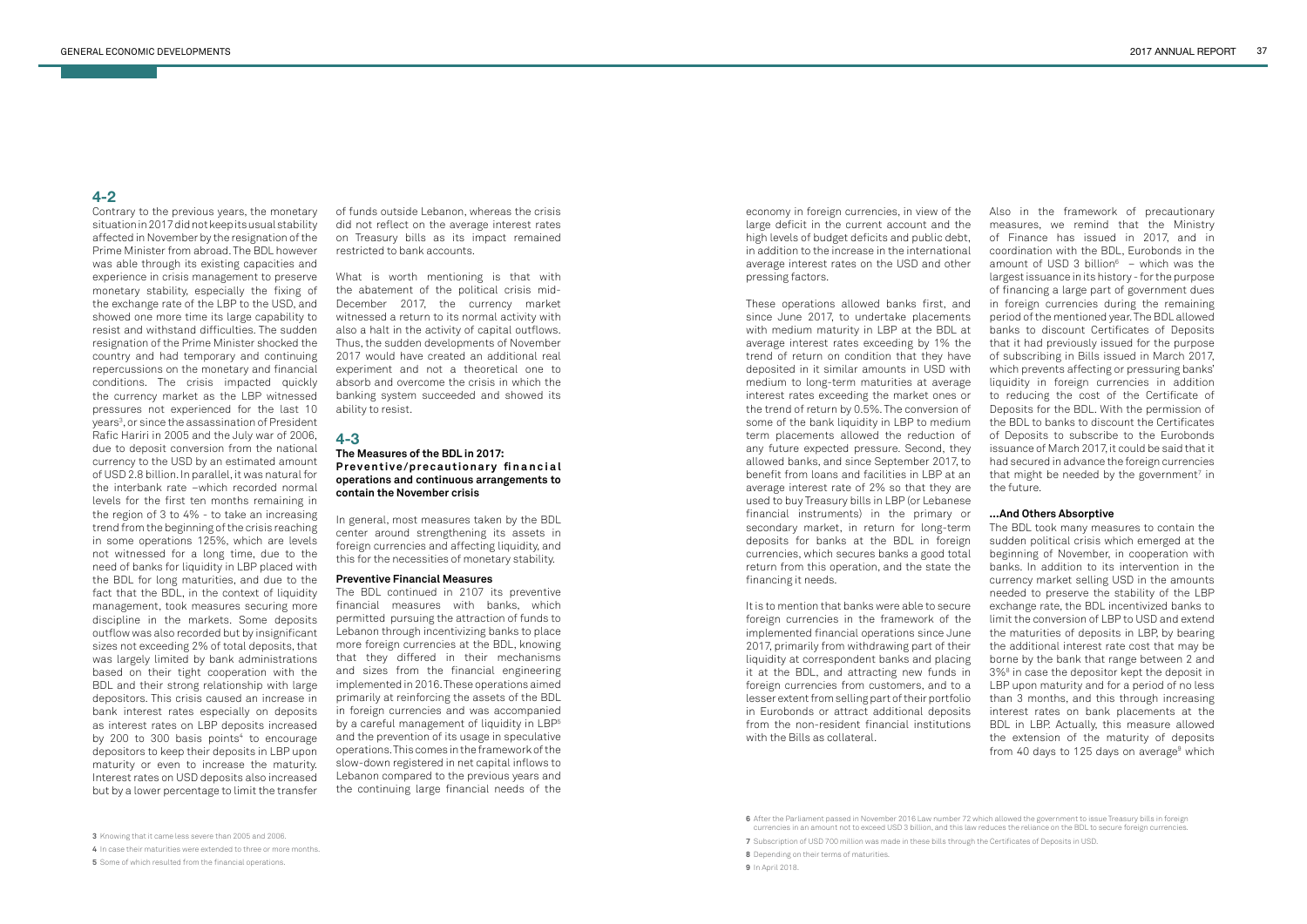relieves liquidity management to a great extent as it reduces possible pressure in case of any negative development. The BDL increased as well the average interest rates on bank placements in it in USD, but by a moderate amount, so that banks can translate it to the interest rates on deposits to limit deposit outflows. Banks played a major role in the successful repelling of the crisis through their solid and effective cooperation with the monetary authorities, their strong relationships with customers, and their high liquidity in foreign currencies which allowed them to accommodate the requests of deposit outflows with extreme ease.

On the other hand, the issuance of the Ministry of Finance in November 2017 and in coordination with the BDL, Eurobonds in the amount of USD 1.7 billion in return for exchanging or extinguishing Treasury bills in LBP to be held by the BDL in its portfolio, contributed to enforcing its foreign currency assets to count them in the portfolio of financial instruments, and to containing the ongoing crisis. This operation of exchange/ trade allowed the extension of the maturities of the portfolio of Bills and the reduction of the relatively close dues in LBP, as the exchanged bills were supposed to mature during the period 2018-2025.

#### **4-4**

#### **On some of the results of the measures of the BDL**

# **4-5 Preparing for the next phase**

**•** The BDL was able through the precautionary and absorptive measures implemented in 2017, to strengthen its gross foreign currency reserves that increased to USD 35.8 at the end of 2017 compared to 34.0 billion at the end of 2016, excluding its placements in international securities in foreign currencies that have slightly increased to USD 6.2 billion at the end of 2017 in comparison to USD 5.6 billion at the end of 2016 given that they include Eurobonds of the Lebanese government. Its gross foreign assets reached USD 42.0 billion at the end of 2017

The financial operations implemented by the BDL in 2016 and 2017 remain temporary solutions, despite their strengthening of the assets of the BDL in foreign currencies, and thus reinforcing its ability to defend monetary stability, as securing the necessary financial needs of the economy in foreign currencies is a continuing operation, especially in light of the upward trend of the US interest rates, and the heightening in the competition over liquidity among the regional financial institutions, and in light of the increase in the world oil prices, and the growing fears related to the stability of the region. Thus, the BDL embarked in May 2018, in cooperation with the Ministry of Finance, on an operation represented by the issuance of the Ministry of Eurobonds in the amount of USD 5.5 billion that were exclusively subscribed to by the BDL, out of which it sold the amount of USD 3.0 billion to banks while preparing this report. This operation

• The portfolio of Treasury bills in LBP owned by the BDL registered a continuous increase in the last years, as this portfolio reached at the end of 2017, LBP 35,580 billion, which is the highest level historically, compared to LBP 30,150 billion at the end of 2016, and this despite the exchange operation of bills in LBP from the portfolio of the BDL with Eurobonds amounting to USD 1.7 billion in November

**The Increase in Bank Deposits at the BDL •** Commercial Banks deposits at the BDL continued to increase in 2017 – by around 16%-, in LBP and especially in USD, in light of the financial operations implemented in the mentioned year and the increase in interest rates on bank placements at the BDL due to the occurring political crisis. Concerning bank deposits in foreign currencies at the BDL, they increased significantly in  $2017^{10}$  by an amount exceeding USD 10 billion according to our estimates, contributing to a great extent at reinforcing the BDL's foreign reserves, and thus strengthening currency stability. The increase in 2017 came especially in the form of term deposits due to the nature of the financial operations implemented by the BDL in the given year. The BDL also issued in 2017 Certificates of Deposits in USD but in a much less extensive manner than in 2016, so that the portfolio of these Certificates in USD increased to USD 23.2 billion at the end of 2017 compared to USD 21.9 billion at the end of 2016 and USD 9.1 billion at the end of 2015. It is to remind that the increase in these deposits in 2016 came about especially due to the issuance of the BDL of Certificates of Deposits in USD in an extensive manner since May 2016 in light of the financial engineering implemented then (consult Annual Report 2016).

At another level, the BDL uses the Certificates of Deposits in LBP on many occasions as a principal and effective tool to control liquidity and influence the structure of deposits. In 2017, the portfolio of Certificates of Deposits in LBP issued by the BDL registered a moderate increase to LBP 35,865 billion at its end compared to LBP 34,631 billion at the end of 2016, or by an increase amounting to LBP 1,234 billion, resulting from issuances amounting to an estimated LBP 5,000 billion from the categories of long maturities (with a larger intensity than the issuances of 2016) compared to dues close to LBP 4,000 billion according to our estimates, mostly from the category of seven years that were issued in 2010. Knowing that the last month of 2017 witnessed net issuances in the amount of LBP 2,068 billion in the framework of managing liquidity in LBP due to the November crisis, concentrating on the long-term categories of 15, 20, and 30 years.

2017. The share of the BDL out of the total portfolio of Treasury bills increased to 48.2% at the end of 2017 which is also its highest historical level, compared to 42.9% at the end of 2016. Its increase in 2017 came to accommodate the financing needs of the government and the preservation of interest rates on Treasury bills in all their categories, especially with the increase in the placements of banks at the BDL in LBP resulting from the implemented financial operations in summer 2017 and the measures taken by the BDL as a result of the November crisis to manage liquidity in LBP, and also as a result of the subscription of the BDL in Treasury bills amounting to LBP 3,000 billion at a return of 1% only in the last two months of 2017. We mention that the increase in BDL's portfolio of bills in 2016 was the result of discount operations of Treasury bills owned by banks in the framework of the financial operations that it implemented then.

compared to USD 40.7 billion at the end of 2016. We also mention in this framework that the BDL holds a large amount of gold reserves ranking it as 19th internationally and as 2nd in the MENA region in terms of country reserves according to the list published by the "World Gold Council" in April 2018, knowing that the value of the gold reserves of Lebanon increased to around USD 12.0 billion at the end of 2017 in comparison to around USD 10.7 billion at the end of 2016 with the increase in the price of gold internationally over the two mentioned dates due to the increase in investment demand (especially due to the weakness of the USD at that time, and from fears of geopolitical instability especially in the North Korean environment..). As it is known, foreign currency and gold reserves are some of the most important elements supporting confidence in the national currency. The foreign currency reserves held by the BDL are considered adequate to defend the value of the LBP against the USD and face any possible pressures such as the ones of November 2017, based on the acknowledgement of the most important international financial institutions including the IMF.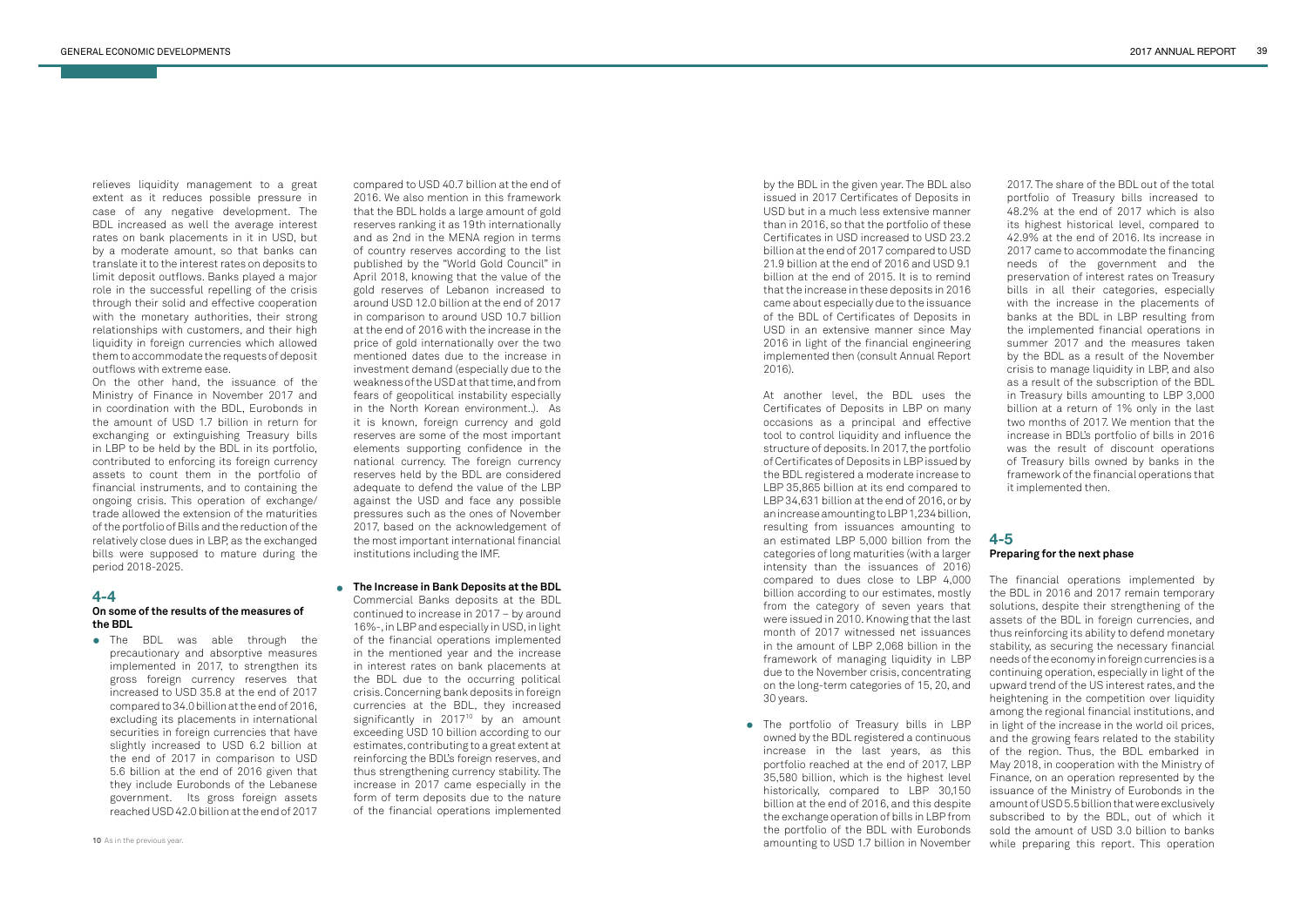contributes to the strengthening of the reserves of the BDL in USD and the securing of the needs of the government to finance its dues in foreign currencies in the forthcoming June and November. The BDL and the Ministry of Finance are conducting in parallel a swap operation by which the BDL returns to the Ministry an amount equal of LBP 8,240 billion in Treasury bills at an interest rate of 7% on average while the Treasury issues an equal amount of bills at an interest rate of 1%, so that the Treasury can save nearly LBP 500 billion from debt service.

 The BDL on the other hand is working on changing the legal framework that governs the issuance of Certificates of Deposits in foreign currencies in a manner allowing banks to sell them in return for liquidity, to ease the banking sector and the BDL. There is also a new approach to the interest rate policies represented by the showing of the BDL on its screen the interest rates that it would like to work with the banks on, and which will take into account, out of many issues, the international developments concerning interest rates, so that banks can run on this basis the relationship with their customers.

In other words, there is a new tendency to have some increase in interest rates to ensure the sufficient financial flows needed by the country in light of the existing challenges. In summary, these overall operations are continuously increasing in size, cost and complexity in every period to make the country gain more time.

Also concerning the next period, it has become necessary even pressing for the government to quickly launch the reform measures that it is planning on conducting and that it expressed in the paper submitted to the CEDRE conference, of which mainly what is related to reducing the deficit to GDP ratio by 5 percentage points in the next five years as continuing and enlarging the deficit is not to the benefit of financial stability in the country, and to receiving the soft loans promised by the international countries and parties, to launch the economic activity and secure the sustainability of public debt especially reducing the burden off monetary policy and the BDL which guided in the last years the economic policy of Lebanon, with a quasi- absence of the effective government decisions.

Claims on the private sector increased by LBP 5,001 billion or by more than the increase in the previous year and regained its role as the most important contributor to money creation, after being the second largest contributor in increasing monetary aggregate M3 in the previous two years. In their turn, other net items on the balance-sheet of the banking system increased by an amount of LBP 4,515 billion representing monetizing financial obligations to be the second largest contributor to money creation. Net claims on public sector increased by LBP 1,469 billion or by less than its one-fourth increase in the previous year to contribute in their turn positively to money creation. In return, the net foreign assets of the banking system (excluding gold) decreased by USD 1.6 billion to return to the declining trend prevailing over the period 2011-2015 with their impact being thus contractionary on the monetary aggregate.

#### **4-6 Monetary Aggregates**

The M3 monetary aggregate growth recorded a severe slowdown to 4.2% in 2017, negatively affected by the crisis of November 2017 that resulted in the temporary outflow of some deposits from Lebanon, in comparison to a growth rate of 7.4% in 2016 tied to the financial operations implemented by the BDL in the stated year, and was higher than the recorded rates for the period 2011-2015.

# **4-7 Inflation**

According to the Central Administration of Statistics, the inflation rate was +4.48% in 2017, after being negative in 2016 and 2015 as it respectively reached -0.82% and -3.75%. This comes within the goals set by the BDL concerning the inflation rate (+4.5%).

The increase in prices in 2017 came in parallel to the reoccurring increase in world oil prices (+23.3%), and food products prices (+8.1%), after their decline in the preceding years, in addition to the increase in the average exchange rate of the euro in comparison to the USD even moderately. In its part, the BDL works continuously at monitoring and sterilizing liquidity in order to contain the inflationary pressures that could result from it. The continuous decline as well in the domestic demand in general (compared to the potential domestic output) helped in not pressuring prices upward.

M3 reached LBP 208,613 billion at the end of 2017 with its dollarization rate increasing to 62.08% at the end of the mentioned year from 58.83% at the end of 2016 or by 325 basis points and this is natural due to the conversion of bank deposits in LBP to foreign currencies caused by the November crisis. It is possible to summarize the major components that have contributed to the increase of M3 in 2017 by LBP 8,420 billion -which represents only 60% of its increase in 2016- as follows:

#### **EVOLUTION OF MONEY SUPPLY AND ITS COUNTERPARTS (END OF PERIOD – BILLION LBP)**

|                                        | 2015     | 2016     | <b>Change</b><br>2016/2015<br>% | 2017     | Change<br>2017/2016<br>% |
|----------------------------------------|----------|----------|---------------------------------|----------|--------------------------|
| Money in LBP (M1)                      | 9,042    | 10,159   | $+1,117$                        | 10,655   | $+496$                   |
| Money and quasi-money in LBP (M2)      | 78,620   | 82,428   | $+3,808$                        | 79,113   | $-3,315$                 |
| Money and quasi-money in LBP & FC (M3) | 186,360  | 200,192  | $+13,832$                       | 208,613  | $+8,420$                 |
| <b>Counterparts</b>                    |          |          |                                 |          |                          |
| Net foreign assets                     | 46,608   | 49,712   | $+3,104$                        | 49,166   | -546                     |
| o/w:gold                               | 14,846   | 16,138   | $+1,292$                        | 18,033   | $+1,894$                 |
| foreign currencies                     | 31,762   | 33,574   | $+1,812$                        | 31,133   | $-2,441$                 |
| Net claims on public sector            | 70,688   | 76,778   | $+6,090$                        | 78,246   | $+1,469$                 |
| Valuation adjustment                   | $-6,401$ | $-7,707$ | $-1,306$                        | $-9,726$ | $-2,018$                 |
| Claims on private sector               | 75,695   | 80,188   | $+4,493$                        | 85,189   | $+5,001$                 |
| Other items (net)                      | $-229$   | 1,222    | $+1,451$                        | 5,737    | $+4,515$                 |

**Source:** BDL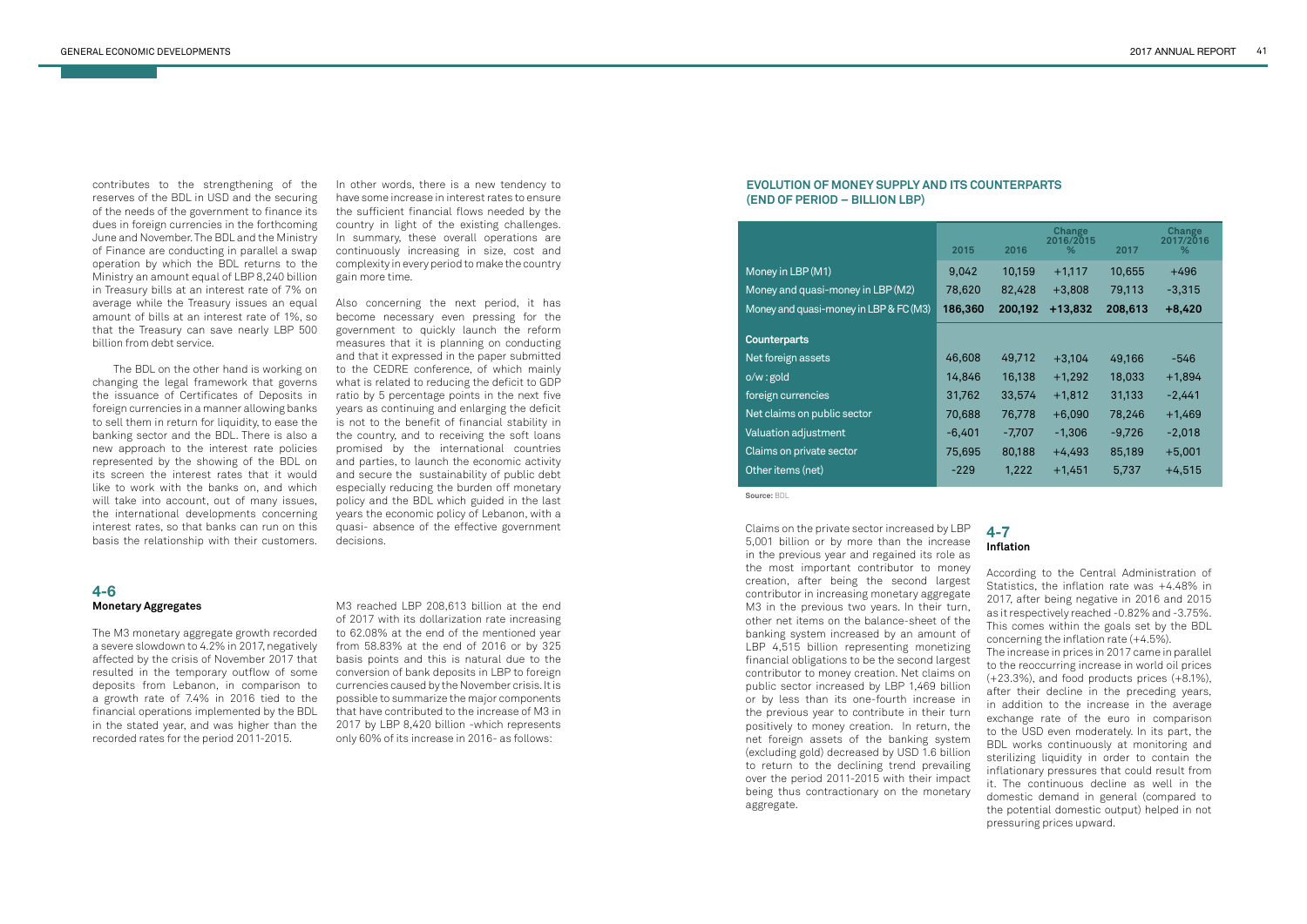## **V-** EXTERNAL PAYMENTS

#### **Current Account and Balance of Payments 5-1**

According to the latest available information provided by the BDL, the estimated current account deficit in Lebanon stabilized at USD 8.2 billion in the first nine months of 2017 compared to USD 8.3 billion in the same period of 2016 (USD 10.6 billion in the whole year of 2016) as the trade of goods deficit (FOB)11 decreased to around USD 10.0 billion from USD 10.7 billion over the two mentioned periods (USD 14.0 billion in 2016), whereas the estimated surplus in the balances of services, current transfers and income decreased slightly to around USD 1.8 billion from around USD 2.4 billion (USD 3.4 billion in 2016). Thus, based on that and on the results of the merchandise trade for the whole 2017, it is estimated that the current account deficit increased to around USD 11.5 billion and its share to GDP increased to around 22.4% in 2017 compared to 20.8% in 2016.

Given that the latest estimates of the IMF concerning the current account deficit, which are ones that mostly differ from those provided by the BDL, pointed-out to the increase in the current account deficit to around USD 12.9 billion in 2017 compared to USD 11.6 billion in 2016, and the increase in this deficit to GDP ratio to 25% compared to 23.3% for the two mentioned years respectively.

# **5-2**

The expatriates' remittances to Lebanon increased by 4.6% in 2017 to reach USD 8.0 billion based on the latest estimates of the World Bank compared to USD 7.6 billion in 2016 given that they sometimes differ from the figures of the IMF and BDL. The net current transfers stood at around USD 3.9 billion in 2016 which is the latest information available about this issue, and this level is close to the one recorded in 2015 standing at USD 3.8 billion. According to the BDL, until September 2017, these net transfers recorded an increase of 11% compared with the same period of 2016.

The World Bank attributed the increase in the remittances in 2017 to the improvement in the economic conditions in some of the countries where the Lebanese are employed in addition to the return of oil prices to their increase which will reflect positively on the growth outlook in the Gulf countries. The remittances to Lebanon constituted, according to the same source, 15.1% of the GDP in 2017 which is the second highest ratio in the MENA region and one of the highest ratios in the world. Lebanon occupied in 2017 the 18th position in the world and the second highest position in the region behind Egypt in terms of the amount of remittances. The systematic and level of these remittances reflect the size of the Lebanese Diaspora in all parts of the world, its high quality in all respects and its continuous social and economic ties to its families and country.

#### **5-3**

The high current account deficit in Lebanon, which is determined largely by the trade of goods deficit, is financed by the surplus in the capital and financial accounts, i.e. through the net capital inflows in various forms from direct investments, portfolio investments, deposits at banks, net loans from abroad to the public and private sectors, and others. Based on the levels of current account deficit stated above, the net capital inflows to Lebanon would have decreased in 2017 compared to 2016 (estimated at around USD 12.0 billion in 2016).

## **5-4**

Concerning the foreign direct investment whose size is estimated differently by various sources, several reports agreed on their decline to Lebanon in the last years due to the internal and regional pressures.

The available information provided by the BDL until September 2017 which is adopted in the report of UNCTAD on investments in the world, pointed-out that net foreign direct investments flowing to Lebanon increased a little to USD 2.2 billion in 2017 (4.2% of GDP) compared to USD 2.0 billion in 2016 (3.9% of GDP) and USD 1.7 billion in each of 2015 and 2014 (3.5% of GDP) knowing that the average for the three years 2008-2010 witnessed for comparison purposes net foreign direct investments approaching on average USD 3.2 billion annually. Foreign direct investments flowing to Lebanon increased slightly according to the same source amounting to USD 2.7 billion in 2017 (5.1% of GDP) in comparison with USD 2.6 billion in 2016 (also 5.1% of GDP) and USD 2.4 billion in 2015, knowing that the average for the years 2008- 2010 had exceeded USD 4.0 billion annually. It

is to mention that foreign direct investments usually finance a large part of the current account deficits and are largely concentrated in the real estate sector differing from the nature of foreign direct investments in many emerging countries where they are diverse affecting several economic sectors.

#### **5-5**

In conclusion and despite its acceptable level, the net capital inflows in 2017 were not able to cover the current account deficit, causing a slight deficit amounting to USD 156 million in the balance of payments according to the figures issued by the BDL. It is to remind that net capital inflows were able to cover in 2016 the current account deficit and to cause a surplus in the balance of payments reaching USD 1.2 billion, and this after consecutive deficits during 2011-2015 accumulating to more than USD 9.4 billion.

Despite the fact that Lebanon still enjoys a high level of liquid assets in foreign currency which has been reinforced further in 2016 and 2017, this does not excuse the concerned governmental and parliamentary authorities from acting swiftly to avoid weakening or depleting foreign currency reserves and thus weakening the immunity of the monetary situation and the need to largely increase the interest rates -as is happening in Turkey, Argentina and other emerging countries- or resorting to costly new financial engineering operations hoping to attract capital inflows in a way that permits the continuation of the prevailing economic model. Thus, there is a pressing need for the new government to start as soon as possible to implement the structural reforms and the ones concerning public finances as it promised in the CEDRE paper, as this has a large positive influence on capital inflows to Lebanon in all their aspects, with some concerning the obligations of the Arab and foreign countries and parties in the conference.

It is expected that year 2018 will witness additional inflationary pressures caused by external factors, with the anticipation of a continuous increase in the average prices of oil, food products and metals in comparison to 2017, or due to internal factors related to the implications of passing the salary scale and the tax measures that were passed in the last quarter of 2017. Therefore, and in parallel to the weak expected economic growth in Lebanon, and with the commitment of the

BDL to contain inflation especially after its tight measures of liquidity management lately, the inflation rate will probably remain under control in 2018 as the IMF expected in its latest report on the World Economic Outlook for the CPI in Lebanon to increase by 4.3% in the current year. It is to mention that the CPI issued by the Central Administration of Statistics recorded an increase of 5.8% from April 2017 to April 2018.

**<sup>11</sup>** The deficit in the merchandize trade recorded in the balance of payments differs from the one published by the Lebanese Customs that adds the following: re-exported goods, goods exported temporarily for processing (re-cycling), and re-exported goods after preparing them locally and repairs on goods.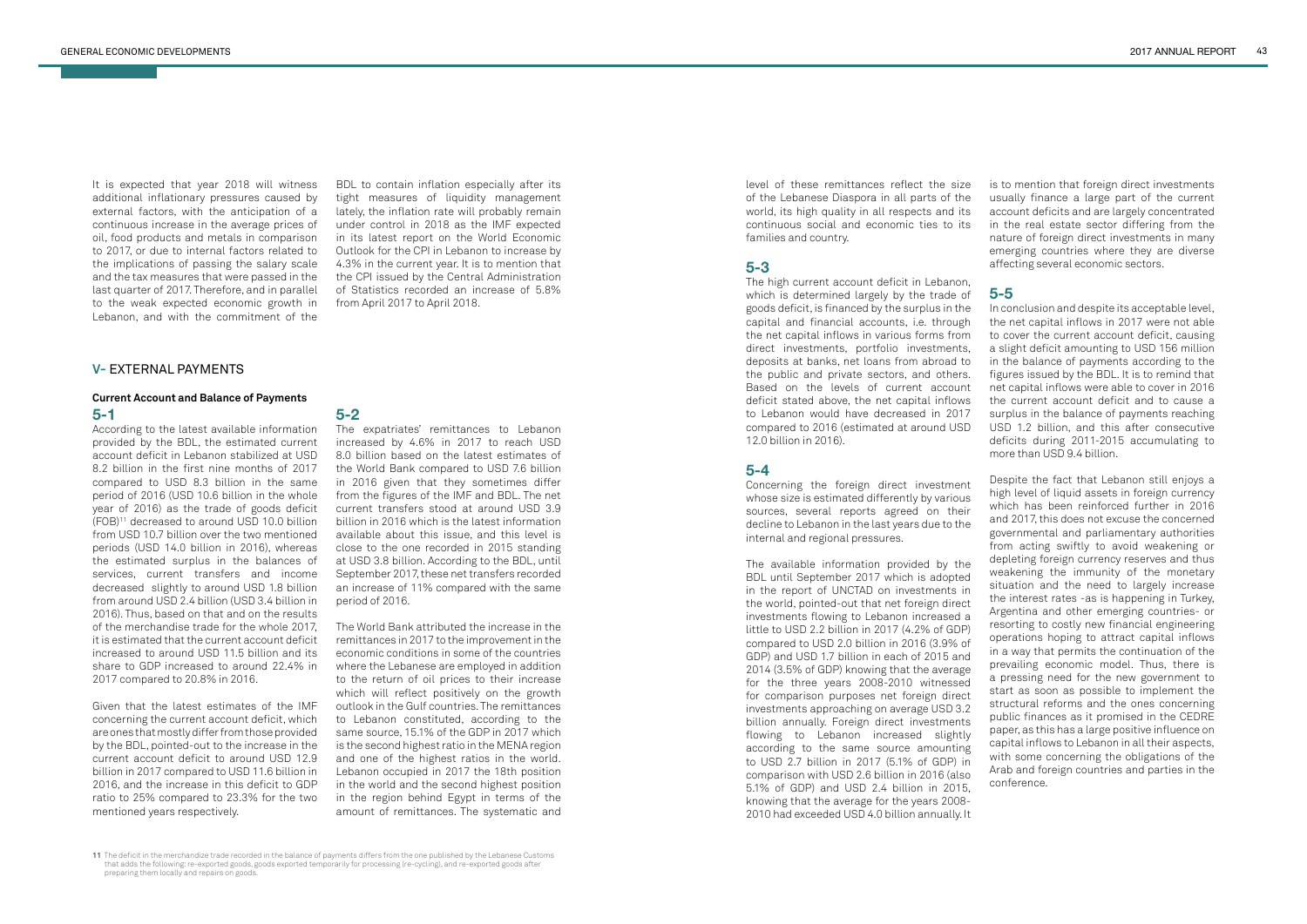# **Foreign Trade**

# **5-6**

According to Customs Higher Council, the value of imported goods reached USD 19.6 billion in 2017 compared to USD 19.1 billion in 2016 increasing by an amount of USD 463 million or 2.4%, affected by the continuation of the increase in the world prices of a large number of imported products from oil, food products and others, in addition to the slight increase in the average price of the Euro against the USD, whereas the total imported quantities remained in general without major change compared with 2016. To give an example, there was an increase in the imported quantities of mineral products which are constituted for the most of petroleum derivatives by 1.6% in 2017, whereas the value of these imports increased by a slightly larger figure reaching 3.4% due to the increase in the average price of petroleum derivatives. It was also affected by the remarkable decrease in the value of imports of precious and semiprecious stones and precious metals (- USD 259 million), which is largely tied to a great extent to its export activity which also largely decreased at the same pace.

The imported quantities registered a slight increase of 0.2% to reach 18,975 thousand tons in 2017 compared to 18,928 thousand tons in the preceding year with the increase in the quantities imported of many consumer and productive commodities namely vegetable products, grease, animal or vegetable oil, transportation equipment, chemical products, machines, electrical equipment and tools, mineral products and others, backed by the additional consumption needs in the country resulting from the presence of large numbers of Syrian refugees. In comparison, some imported quantities declined such as base metals and articles of base metals, industrial food products, shoes, headdresses, paper products….

 Even after careful examination of the change in the type of quantities imported or after excluding some commodities that weigh heavily or that were exceptional during the period of the study to provide a clearer picture on the development of other commodities, we find that the quantities imported did not witness in 2017 any noticeable change to remain at the level reached in 2016. For the sake of an example, after excluding the mineral products and the vegetable products which witnessed an increase in 2017 and also the base metals and articles of base metals which recorded a large decrease, the imported quantities of other goods increased by 0.3% in 2017.

Thus, the value of imported products slightly increased in 2017 affected generally by the price effect as some commodities witnessed an increase in their world prices whereas the quantities imported remained in general at the level recorded in 2016, which clearly reflects the continuous weak economic growth in Lebanon. In other words, had it not been for the increase in world prices of some commodities in 2017, the import bill would have stayed at its level recorded in 2016.

The two graphs below summarize the distribution of imported goods by type and country of origin in 2017.







#### **IMPORTS OF GOODS**

### **MAIN IMPORTED PRODUCTS IN % OF TOTAL IN 2017**

|                            | 2015   | 2016   | 2017   |
|----------------------------|--------|--------|--------|
| Value - USD million        | 18,595 | 19,119 | 19,582 |
| Change (%)                 |        | $+2,8$ | $+2,4$ |
| Quantities - Thousand tons | 17,245 | 18,928 | 18,975 |
| Change (%)                 |        | $+9,8$ | $+0,2$ |

## **IMPORT BY COUNTRIES OF ORIGIN IN % OF TOTAL IN 2017**

**Source:** Customs Higher Council.

**Source:** Customs Higher Council.

**Source:** Customs Higher Council.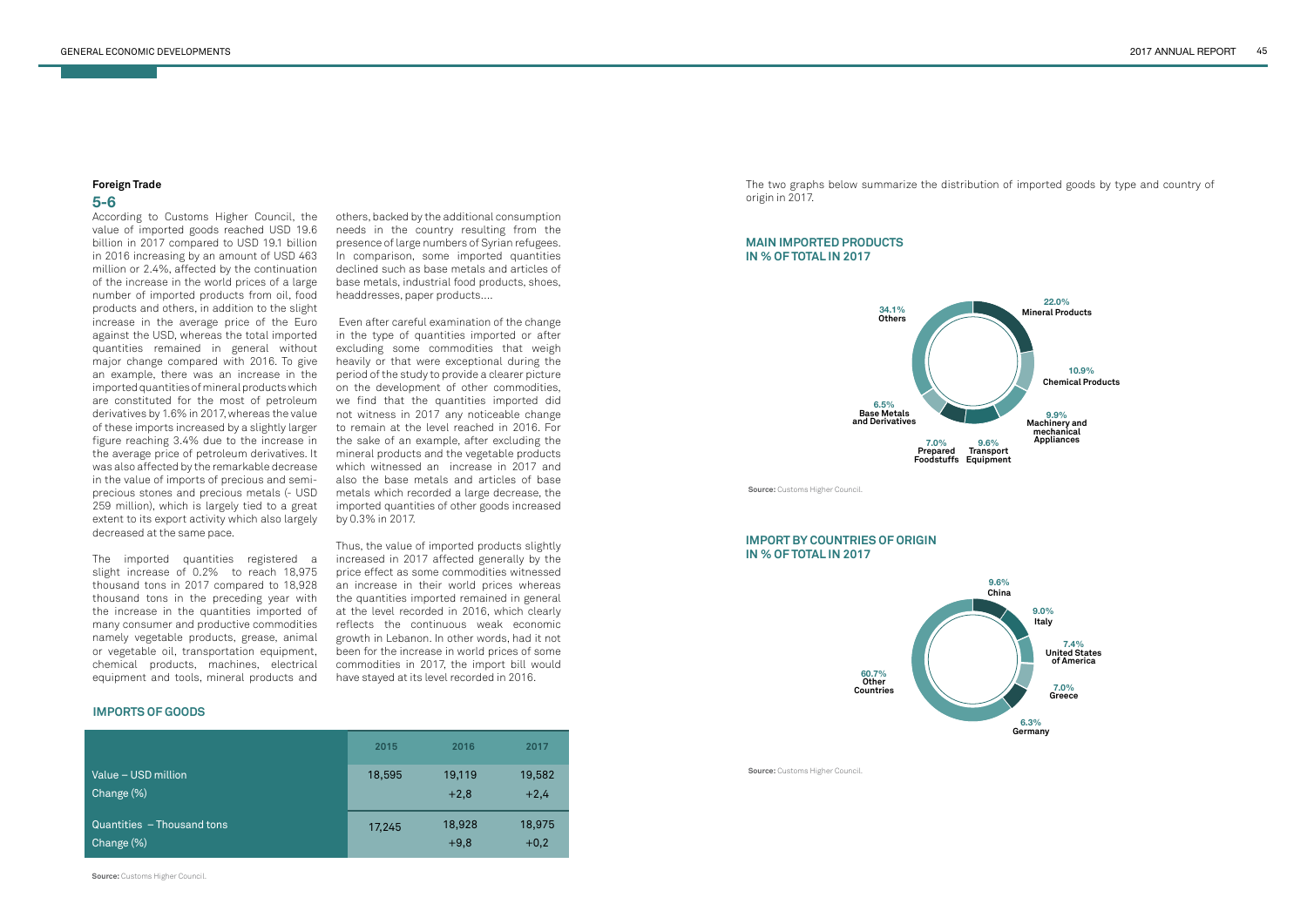Except for exports of precious stones and precious metals, the value of exports by type of commodities recorded a change but by a very moderate amount. Regular commodities and their products witnessed the largest change in terms of value, increasing by the equivalent of USD 87 million. It is to mention in this context that the closure of the crossing of Nassib in 2015 had a negative impact on Lebanese commodity exports to the Arab countries, knowing that these exports though witnessed some improvement in 2017 but from a weak base $12$ .

In another context, the value of exported goods slightly decreased to USD 2,844 million in 2017 compared to USD 2,977 million in 2016, or by an amount of USD 133 million and by 4.5%. This outcome was obviously affected by the decrease in the exports of precious and semi-precious stones and precious metals by USD 242 million and by more than 29% for the given year. After excluding them, the value of exported commodities would have registered a large increase of 5.1% and an amount of USD 109 million in 2017, due to the quantity factor as we will see later on, whereas the price factor was contractionary in general concerning exports as influenced by the exported commodity basket.

As for the quantity of exports, it registered an increase in 2017 by 16.8% reaching 1,937 thousand tons. Actually, the largest part of the customs items witnessed a varying increase in the quantities of their exports among items, with the most prominent being the item of base metals and articles of base metals that represented around 60% of the increase in the total exported quantities. Getting into the details and isolating some items, we find that the increase in quantities exported was less severe than the first impression as the total was affected by some commodities that weigh heavy. For example, after excluding the base metals and articles of base metals, the quantity exported of other products would have increased by 8.3%. And if we also exclude as an example each of the chemical products and the mineral products that witnessed an increase in their quantities exported, and also the vegetable products whose exports declined, the quantities exported of all other commodities would have increased by 4.5%.

In conclusion, exports of goods recorded in 2017 a slight decrease in terms of value under the influence of the decline in the value of the item of precious stones and precious metals exports. This decline turns into a slight increase if we exclude this item. Exports of goods did not exceed for the third year in a row the threshold of the three billion USD, given that their value exceeded USD 4 billion yearly during 2010-2012, and is decreasing continuously compared to the GDP.

|                            | 2015  | 2016    | 2017    |
|----------------------------|-------|---------|---------|
| Value - USD million        | 2,952 | 2,977   | 2,844   |
| Change (%)                 |       | $+0,8$  | $-4,5$  |
| Quantities - Thousand tons | 1,941 | 1,659   | 1,937   |
| Change (%)                 |       | $-14,5$ | $+16,8$ |

**EXPORTS OF GOODS**

**Source:** Customs Higher Council.

**12** Exports to the Arab countries increased by 7.7 % in 2017 after declining by 18.7 % in 2016. The quantities exported to these countries increased by 6.9 % after declining by 17.9 % in each of the respective years.

The two graphs below highlight the most important Lebanese exported goods and the most important countries that Lebanon exported to in 2017.





#### **MAIN EXPORTED PRODUCTS IN % OF TOTAL IN 2017**

#### **EXPORT BY COUNTRIES OF DESTINATION IN % OF TOTAL IN 2017**

**Source:** Customs Higher Council.

**Source:** Customs Higher Council.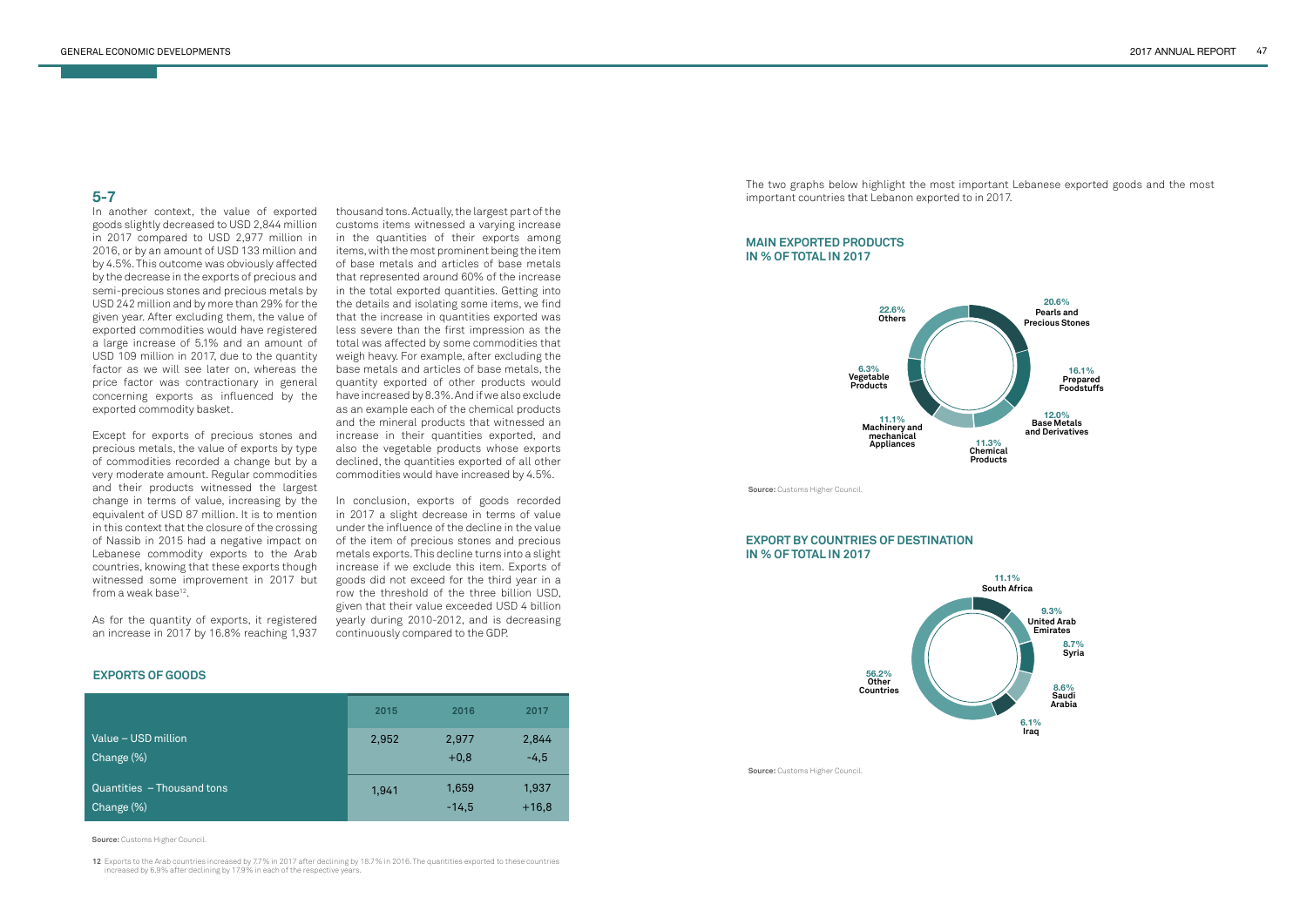

**VI-** BANKS AND THE FINANCING OF THE ECONOMY

#### **LEBANON FOREIGN TRADE MILLION USD**

# **6-1**

Despite the work environment that is full of challenges, and the weak economic activity and the capital inflows to the country, total assets/liabilities of the commercial banks operating in Lebanon increased by 7.6% in 2017 against 9.9% in the previous year. Given that the growth of these assets was not primarily and as usual the result of the growth in the deposits of the resident and non-resident private sector, which is nurtured by capital inflows and the activity of lending to the economy, but it resulted also primarily from the growth in other liabilities which multiplied as a result of the financial operations that the BDL implemented in cooperation with banks. The contribution of the outside factor, or capital inflows, was weak in 2017 due to the overall unstable condition, whereas the contribution of the internal factor alongside the public sector

At the end of 2017 the total consolidated balance-sheet of commercial banks operating in Lebanon reached USD 219.9 billion, increasing annually by USD 15.6 billion and 7.6% as we previously mentioned (an increase of USD 18.3 billion and 9.9% in the previous year). The realized increase in 2017 was distributed over the deposit base (41.9% of resource increase compared to

was moderate as the state did not rely on bank financing outside the framework of renewing maturities and the weak investment spending, with the contribution of the private sector remaining acceptable while below what could be achieved in normal circumstances. This reality imposed reinforcing the deposits and liquidity at the BDL, and thus protecting monetary stability.

# **6-2**

62.7% in 2016), capital accounts (5.7% from the additional resources compared to 8.6%), and other resources (44.6% of additional resources compared to 27.6%), which usually include interbank operations. This last item increased in 2016 and 2017 due to the financial operations and incentives that the BDL conducted in coordination with banks which varied by nature and size. At the request of the monetary authorities, banks will work on providing the requirements in LBP which are tied to the new financial international standards and their implications on capitalization and general provisions.

## **6-3**

The deposit base in the consolidated balance sheet of commercial banks operating in Lebanon (excluding deposits in specialized banks and the off-balance fiduciary deposits) reached USD 173 billion at the end of 2017, registering an annual increase of 3.9% compared to a higher increase of 7.4% in 2016. The largest part of the increase in 2016 is attributed to the exceptional financial measures that caused attracting new foreign currency deposits. Whereas in 2017, the financial measures led to an increase in the size of unclassified liabilities. It is to mention that the deposits' growth in 2017 was affected to a certain extent by the resignation of the Prime Minister on 4 November as these deposits declined necessitating banks, in cooperation with the monetary authorities, to modify the structure of interest rates increasing them to alleviate the pressure that unexpectedly happened on the national currency and in order to preserve monetary stability.

# **6-4**

The capital base increased by an amount of USD 885 million in 2017, or by 4.9% compared to an increase of 9.4% in 2016. Capital accounts represented 8.7% of total assets and close to 15% as solvency ratio based on Basel 3 at the end of 2017. This level is considered good by international standards as it complies with the level of various risks banks are exposed to in their work. Banks attempt to reinforce their capitalization to conform to the Lebanese and international requirements concerning Basel 3 and to constitute provisions and achieve what is demanded as per IFRS 9. The Basel 3 accord that Lebanon adopts is strict in ratios and periods with what they entail in requirements in capital and IFRS 9, in a period witnessing a decline in the government solvency, an increase in the risks of lending the economy, the worsening of foreign trade deficits in goods and services, and the thinning of capital flows to the country. Banks strengthen capital through rollover of profits or through attracting new investors to expand their work and serve their clients and to fulfill their commitments towards their depositors and shareholders, and reinforce confidence in their work, and thus in the whole banking sector. Continuing to finance the economy through its private and public sectors and support the reserves of the BDL, requires a permanent strengthening of capital accounts, reserves and provisions, and this is only possible through effective profits and new capital investment attracted by high profits. It is to mention that starting from the beginning of 2018, banks have started adopting IFRS 9 based on the basic circular of BDL no.143. The BDL issued as well basic circular no. 145 concerning the Liquidity Coverage Ratio (LCR) in conformity with the standard issued by the International Basel Committee.

# **6-5**

The Lebanese banking sector remains the main financier of the private sector in light of the weakness of the stock and bond markets, as evidenced by the percent of loans to this sector that constituted around 113% of GDP at the end of 2017. Loans that banks provide to the private sector exceeded with the end of 2017 the amount of USD 60 billion, including loans to the non-residents mostly Lebanese businessmen. The data show that these loans are made to individuals and households and institutions from all regions with their distribution reflecting that of economic activity. Knowing that the trend of growth of